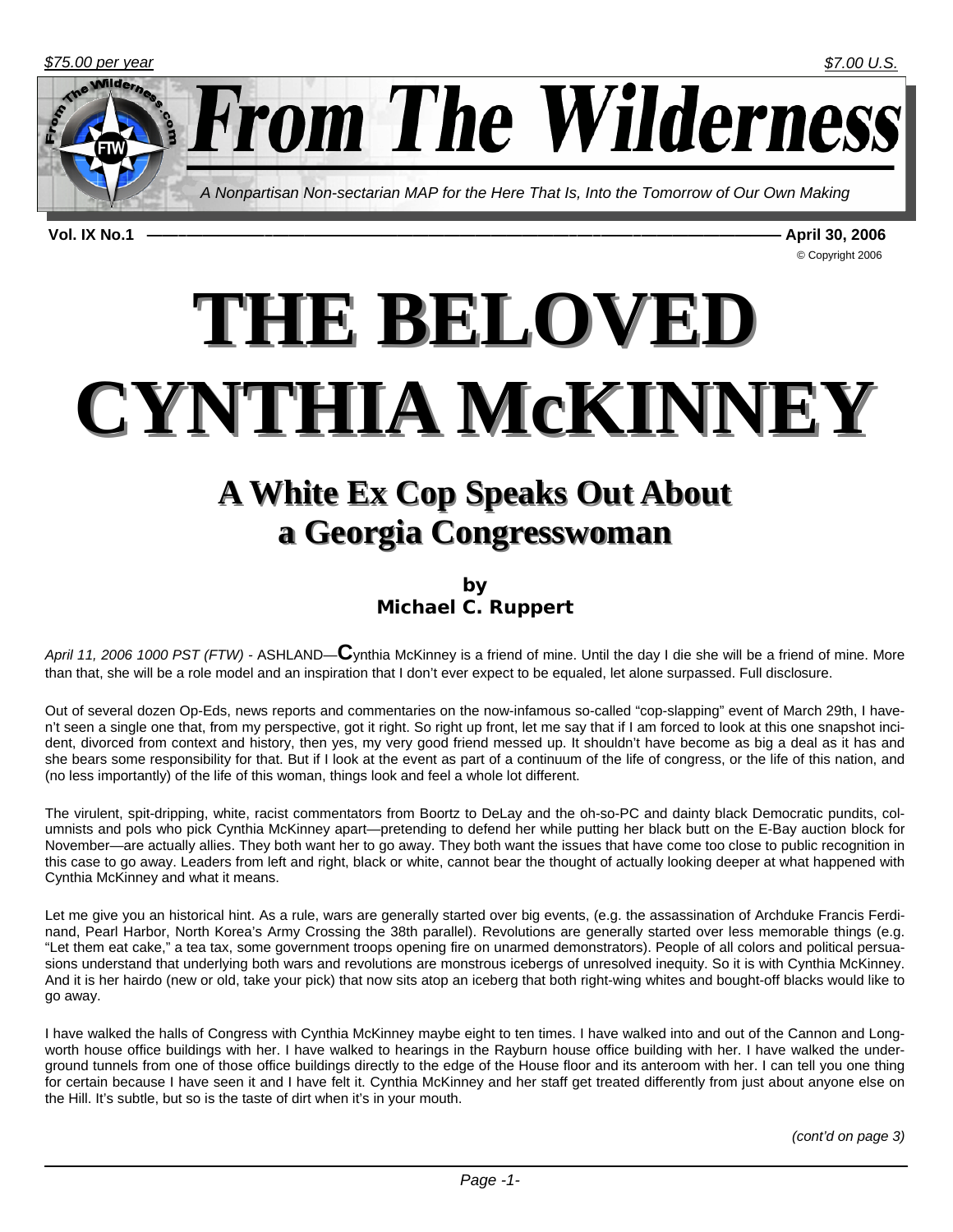## *From the Wilderness*

Michael C. Ruppert Publisher/Editor

| Staff Writer/Copy Editor  Lindsay Gerken      |  |
|-----------------------------------------------|--|
| Military /Veteran's Affairs Editor  Stan Goff |  |
|                                               |  |

*From The Wilderness* is published eleven times annually. Subscriptions are \$75 (US) for hardcopy 11 issues.

#### *From The Wilderness*

655 Washington St, Ashland OR, 97520 www.fromthewilderness.com editorial: editor@copvcia.com subscriptions and customer service: service@copvcia.com (541) 201-0090 \* (541) 201-0091 fax

### **TABLE OF CONTENTS**

| <b>CORRECTION TO: "What Do I Do with My Money?"page 14</b> |
|------------------------------------------------------------|
|                                                            |
|                                                            |
|                                                            |
|                                                            |
|                                                            |

© Copyright 2006 Michael C. Ruppert and *From The Wilderness Publications*, www.fromthewilderness.com. All rights reserved.

#### **REPRINT POLICY**

Any story, originally published in From The Wilderness more than thirty days old may be reprinted in its entirety, non-commercially, if, and only if, the author's name remains attached and the following statement appears.

"Reprinted with permission, Michael C. Ruppert and From The Wilderness Publications, www.fromthewilderness.com, 655 Washington Ave, Ashland, CA, 97520 (541) 201-0090. FTW is published monthly; annual subscriptions are \$75 per year."

THIS WAIVER DOES NOT APPLY TO PUBLICATION OF NEW BOOKS.

For reprint permission for "for profit" publication, please contact FTW. For Terms and conditions on subscriptions and the From the Wilderness website, please see our website at: www.fromthewilderness.com or send a self-addressed stamped envelope with the request to the above address.

## **TELLING TELLING TRANSFORMATIVE TALES TRANSFORMATIVE TALES**

## **The Strange Post-Ranger Saga of Pat Tillman**

### **by Stan Goff**  *FTW* **Military Affairs Editor**

*April 5, 2006 1400 PST (FTW)* **- G**ary Jones was my battalion commander when I was at 3rd Special Forces in 1994. Prior to the invasion of Haiti in September that year, he liked me. His Bravo Company free-fall parachute team, Operational Detachment-Alpha 354, was suffering from a host of problems associated with a mentality that might be described as primadonna crossed with frat house. I was a newly minted Master Sergeant, with strong special ops credentials, and time spent as a platoon sergeant in a Ranger Battalion, which suggested I had an aboveaverage grasp of both infantry doctrine and troop leading procedures. Jones appointed me the "Top" sergeant of this detachment with instructions to "straighten that shit out over there."

Jones had a kind of heterodox country-boy personality. He once told me he thought game wardens were un-American. Of course, these officer personalities are as carefully constructed as a film character, and require whole subordinate chains of command to suspend disbelief…or to feign suspension of disbelief long enough to get a maxed Officer Evaluation Report. His character was designed to lower expectations enough to highlight his technical competence; and he liked to display a touch of buccaneer spirit—which is anything but non-conformist in Special Forces. It's a character mask.

We have become a society of character masks. That's why we no longer know who we actually are.

When Jones buckled under in Haiti on the first day to the intellectual pipsqueak placed in charge of the invasion, and pleaded with us not to get him into any trouble, I was personally hurt—having developed a kind of affection for him. I wrote extensively about this in *Hideous Dream*, my first book, and about the other battalion commander I was attached to for the bulk of the invasion, Lieutenant Colonel David Schroer.

Schroer and I were at odds throughout the whole operation over a host of issues, and we shared a mutual and deep distrust and dislike of each other.

Life is nothing if not ironic, and David Schroer eventually changed his name to Diane Schroer after he retired, and had sexual reassignment surgery. She is now suing the Library of Congress for rescinding a job offer once her transgender status was understood. The irony is that I would today aggressively defend Diane Schroer, and now more clearly understand and empathize with the former David Schroer. While I was on the rack over the question of the character of the invasion in which I was participating, Schroer was on another terrible psychological rack of his own.

*(cont'd on page 5)*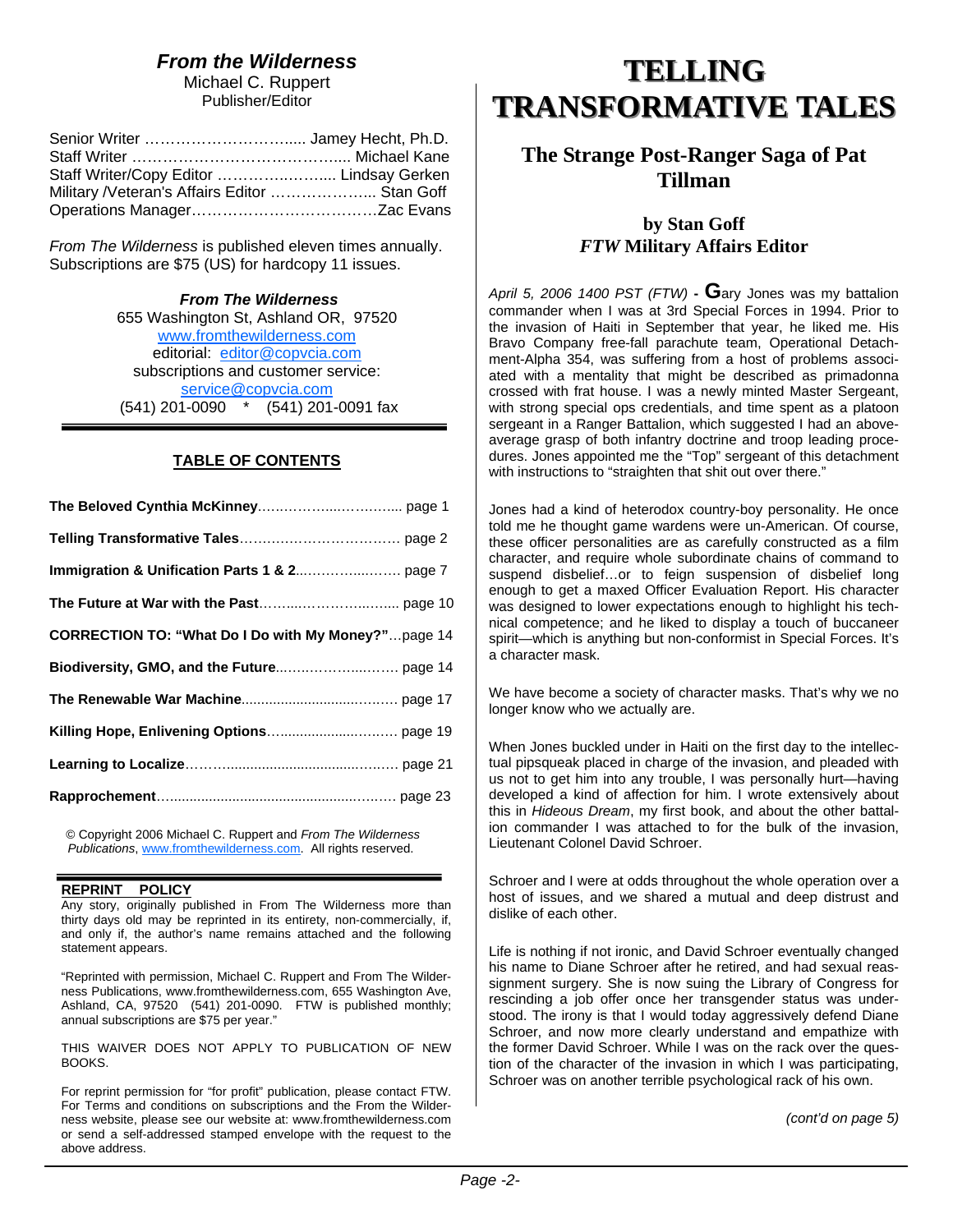#### **ICEBERGS**

Between 1974 and 1977, as I prowled the streets of "The Jungle" in South Central L.A. (in uniform and later as a detective and undercover narc) I knew little about being human. The Jungle is the place where "Boyz in the Hood" and Denzel Washington's "Training Day" were filmed. I was a good cop, a very good cop. I didn't have any sustained personnel complaints. My rating reports were always "outstanding." The law-abiding citizens by and large trusted me when they saw me. My liberal education at UCLA had at least partially sensitized me to a world that seemed impossible to understand—a world that scared me just as much as it enticed me with its opportunities for heroism, peer recognition, and selfacceptance. My father had been a war hero and I wanted to know if I was cut from the same cloth.

I was known for being aggressive; eager to embrace danger; a budding, brilliant investigator; and an unmatched report writer. I was a "hard-charger" as they called it in those days. Perhaps the best role model I had as a cop was a black LAPD Captain by the name of Jesse A. Brewer who also taught me about leadership, friendship and loyalty.

I didn't need to beat up innocent people because the streets where I worked were full of *guilty* people: robbers, burglars, heroin dealers, wife beaters, rapists, and car thieves. I was on the streets (and not far away) the night the Symbionese Liberation Army were roasted like marshmallows after making the mistake of trying to shoot it out with my brothers in blue. We were all men in those days, no women. I was on the streets for months before and after the time when every LA cop had a fear of making a routine traffic stop and facing an automatic weapon, a rocket launcher, a bomb, or a Molotov cocktail. Tense times.

For several years I averaged between 20 and 30 felony arrests per month—good arrests. Who had time to go after innocent people just because they were black? Also in those days, I also used the word "nigger" about 15 times a day. It was the culture. It was my ignorance. In the 1970s, LAPD reports used the official word Negro to describe African-Americans and before I joined LAPD in 1973 I had seen or talked to only around 20 black people in my whole life: maids, taxi drivers, bellmen—you know "colored people." I talked like those around me talked. I thought it was cool.

As front-page stories in the *Herald Examiner* described me in 1981, I was "… a white kid from Orange County in a blue uniform sent to a black ghetto."

The one thing I could not understand for about fifteen years after that was the maybe half-dozen different black men who had approached me in futility and rage, tearing open their shirts and looking at me with absolute sincerity as they said, "Shoot me. Go ahead, shoot me. I got nothing to lose." They meant it, and it mattered not at all what the last incident was that had taken place before they snapped with that sublime mix of rage and complete despair. A lifetime of inequalities, social and economic; injustices, past and present; and frustrations, ever present; had pushed those men beyond their breaking point. It took me a while to get to that point, but I got there too, and now I understood something about being black.

Through two decades of 12-Step work, intense spiritual effort and personal therapy I have seen my errors, felt genuine remorse,

and made my amends. One of those amends came in 1996 when—in a face-to-face confrontation with a CIA director—I challenged the same government I had once protected for smuggling hundreds of tons of cocaine into the United States, where much of it was intentionally routed to the inner cities.

Since then, and on more than one occasion, Black America, and black individuals in America have saved my life. No one rushed to take a bullet for me. No, what was done for me was to give me acceptance, support, friendship, a meal and some soul. You can do a lot with a little bit of soul.

Among all of the African Americans I know—and there are many—Cynthia McKinney stands head and shoulders above the rest. Screw her hairdo; It's the woman's mind and heart that need to be considered here.

Flash forward a couple of decades from the late 1970s.

It's now 2000 and my little newsletter *From The Wilderness* is steadily growing as we look at issues like US Government covert operations in Colombia, death squads, the global drug trade, the prison-industrial complex, drug money flowing into Al Gore's presidential campaign, **PROMIS** software and a then little-known company named Halliburton. My friend Al Giordano of the Narco News Bulletin brought Cynthia McKinney to my attention. I emailed her and she responded almost immediately.

There was an immediate friendship. Cynthia McKinney was the first member of congress I had met (about 15 at the time) who actually seemed to be a human being who actually gave a hoot and who actually comprehended all the government criminality people were talking about. She responded to emails. She took phone calls. She actually cut checks from the Treasury to subscribe to *FTW*. She bought our videos and reports and…she read them. She handed them out.

She asked questions and didn't pretend to know everything. She read. She listened. She understood.

And then came 9/11.

There are millions of Americans who still have major unanswered questions about the attacks of September 11th. Some are wives, husbands, and children of the victims. Some, like me, are investigative journalists. Many are just average people who could never swallow the galactic inconsistencies of the government account and who have refused to succumb to pressure for conformity. Cynthia McKinney was the one to ask "What did the Bush administration know and when did it know it?" about the scores of detailed warnings received by the administration in the months before the attacks. Contrary to one account from a black commentator recently, she has *never* retracted that question.

For that question, she was tarred and feathered in the press. From her long-standing support of Palestinian rights and objections to Israeli strong-arm tactics in the occupied territories emerged a new double-edged motive to remove her from congress at all costs. Cynthia McKinney was an un-American, anti-Semitic supporter of terrorists!

An Oreo black candidate named Denise Majette emerged as lots of money poured from the coffers of the American Israeli Public Affairs Committee (AIPAC) funded not only a hate campaign against McKinney, but in support of her opponent as well.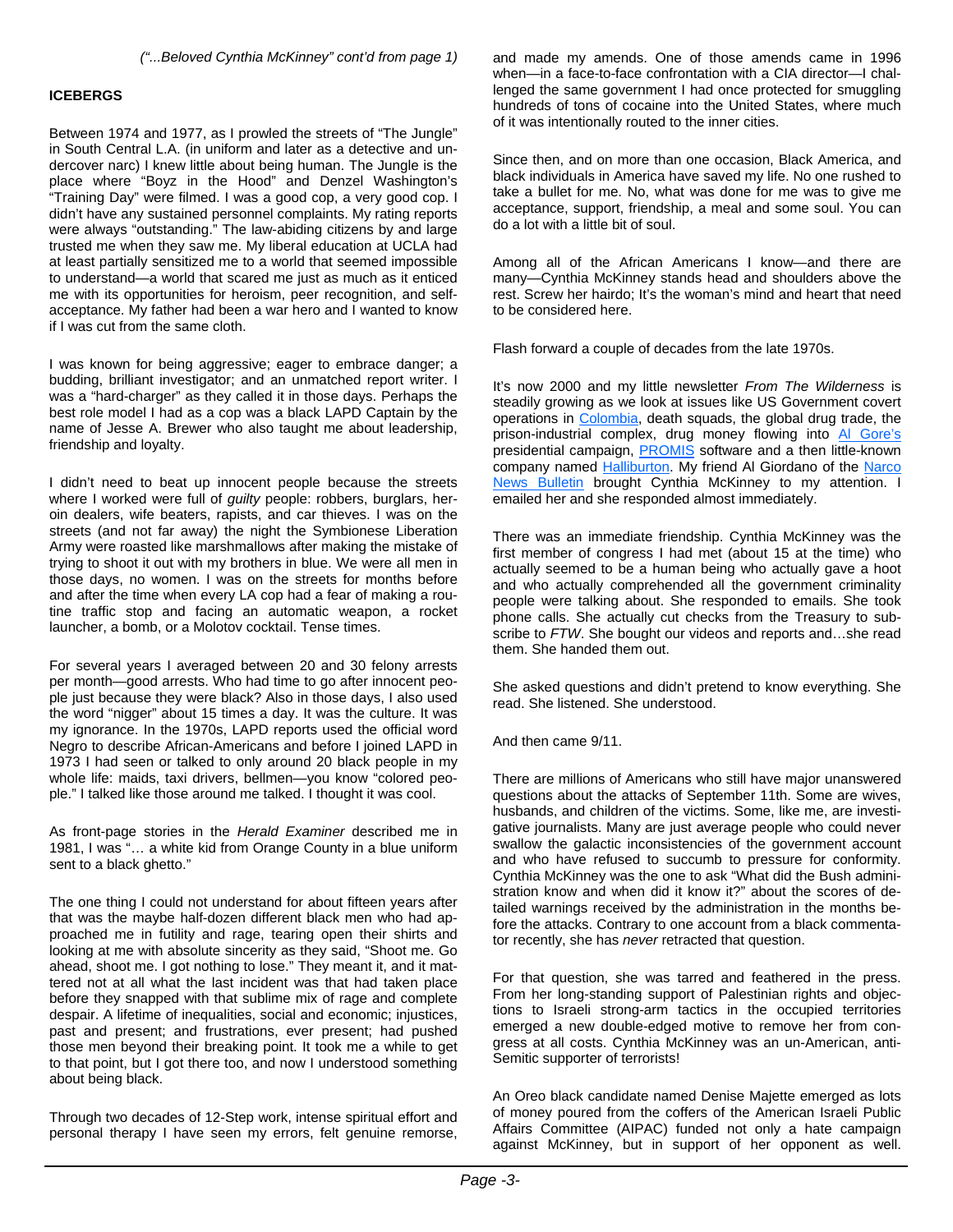Illegally, thousands of Republican voters crossed over to vote for the Oreo in the primary while the seat stayed safely Democratic, and all were quietly relieved when Cynthia didn't even make it to the general election.

Cynthia McKinney will tell you that I and the entire 9/11 movement stayed with her loyally throughout her two-year imposed vacation. And I believe she will tell you that it was in part because we organized fundraisers for her and kept her name out there that she made it back—to everyone's surprise except ours—in 2004.

Cynthia McKinney had been the only member of congress to ask real questions about 9/11. And she didn't stop or forget when she got back either. More than that, she continued to do—no matter what—the things that her conscience bade her to do as an African-American woman who is anything but a racist (unless you want to refer to the human race). In hearings she questioned Donald Rumsfeld about the multitude of wargame exercises I had identified in my book *Crossing the Rubicon*. She asked repeated questions about 9/11 in repeated hearings and no one on the Democratic side backed her up when her questions were brushed aside, ignored and forgotten. She also kept up her support for the rights of the oppressed everywhere and she didn't change one single note of her sheet music or its cadence.

She held the only hearing on Capitol Hill where investigators, authors, and families questioning the official version of 9/11 had a voice. She invited me, Wayne Madsen and Ray McGovern to act as questioners at that hearing, and she was the only member of congress to sit through that hearing.

She was there for the victims of Katrina and Rita who fled as refugees to Atlanta last fall. She was there to protect black culture and black history through her Tupac bill. She was there for her constituents and for all of the disenfranchised, battered, demoralized, and desperate Americans of all colors who had come to see her as "the politician of last resort."

#### **PLATE TECTONICS**

Almost every armchair pundit (left or right) who has criticized Cynthia McKinney has told only part of her story.

When she was returned to congress, her party, overlooking welldocumented procedure with a number of historical precedents, refused to give her back the seniority to which she was entitled. In terms of committee assignments, instead of being a six-term senior member of her committees, she was a freshman. This placed her last on the list of questioners, last in terms of pecking order, last in terms of recognition, and last in terms of agenda setting. She was denied her old spot on the House Foreign Relations committee. She was moved further and further away from the coveted and influential title of "ranking member" that she should have been approaching. Should the House revert back to Democratic control this year she might have even chaired a committee. God forbid!

They did throw the Negro woman McKinney a bone in the form of a nicer office than before (the only place where her true seniority was recognized). "Here bitch, drive this Cadillac and shut up!"

While House Democratic leadership under Nancy Pelosi of California has been brutal to Cynthia McKinney, the treatment afforded her by the Congressional Black Caucus (CBC) has been equally despicable. Not only did the CBC not fight for McKinney's legitimate seniority, it also seems that they have taken pleasure in snubbing her. Solidarity my ass.

One anecdote paints the picture pretty clearly.

Last fall, after I had acted as a questioner for two panels sponsored by McKinney at the CBC's annual convention, I was surprised as she handed me a ticket to the CBC formal banquet. This is a big annual event and I sat just a few tables away from John Kerry. Howard Dean was a few tables past Kerry. More than a thousand people, dressed to the nines, filled a crowded ballroom.

Cynthia was a no-show and it didn't take long to figure out why. As every black member of Congress was introduced by seniority, starting with the Honorable John Conyers of Michigan, Cynthia McKinney's name was saved for last. Even the Congressional Black Caucus could not recognize a sister's seniority and service, not even when it wouldn't have cost them a thing.

Where was Cynthia during that dinner? She wasn't there. She was off violating a direct order from Nancy Pelosi not to attend a massive anti-war rally on the Mall. She was standing with Cindy Sheehan. She was giving a speech denouncing the war in Iraq and the Bush administration. She was doing her job. I sat at McKinney's table next to my ad hoc dinner partner Kathleen Cleaver, weeping over the insult on McKinney. Not once since have I seen Cynthia McKinney even flinch over it.

I have watched Cynthia McKinney quietly and gracefully endure monstrous insults, sleights and provocations that I could never keep silent over. I have watched the world wait for a misplaced burp or worse from her and I have watched her refuse to take the bait on at least fifty occasions.

Are revolutions started because those in revolt rise to offered bait? I think not.

In the case of Cynthia McKinney and the Capitol Hill Police officer, I, like the rest of those reading this story, have not seen what happened. There may be a tape that will surface at some point as we wait to see whether a grand jury will indict her on idiotic charges of assault. I don't know whether the Capitol Hill Cop was white or black, young or old, a rookie or a veteran. I wish it all hadn't happened and I'd bet Cynthia feels the same way.

But then again…

#### **THE GREATEST COMPLIMENT OF MY LIFE**

In the spring of 2004 as I was arranging a speech and fundraiser for Cynthia McKinney in Los Angeles wherein we visited a small local museum of the civil rights movement. It was only about two miles from where I had once worked. Pictures of Martin Luther King and **Bobby Kennedy** triggered painful memories for me. As I stood transfixed looking at a picture taken circa 1965 of an LAPD black and white with two helmeted officers wielding batons high above their heads in a street fight with blacks, Cynthia McKinney walked up and stood beside me. Quietly, so that only I could hear she said, "That's what you used to do when you used to be white."

Human being.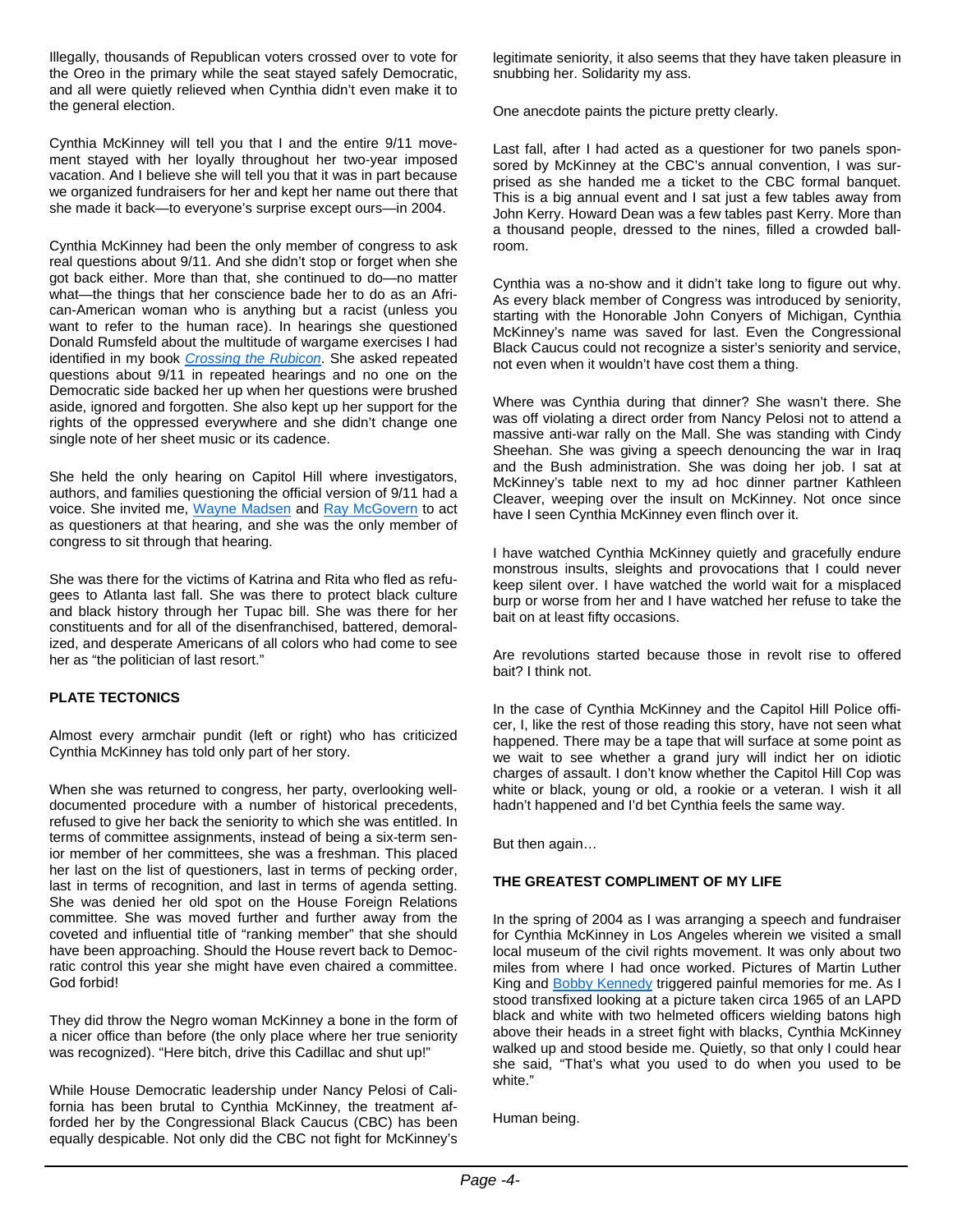John Kennedy and even Dwight Eisenhower were forgiven for having affairs. Bill Clinton was forgiven for a dozen crimes. Ronald Reagan was forgiven for everything. Who will dare call it justice when and if Cynthia McKinney is not forgiven and approved of for being real? There is an easy way for most people to avoid reaching their limits and the risk of being embarrassed. The first rule is: don't do anything risky. Don't stretch the envelope.

With 2,400 American KIA in Iraq, with the US economy evershrinking for the poor and middle classes, with US government corruption reeking like a rotting Elephant in the African sun, with voting rights being violated in a gentrifying and whitening New Orleans, with the crimes of 9/11 not only unsolved but covered up by both Democrats and Republicans, there would seem to be many reasons why the envelope needs to be ripped apart a bit.

I have little hope for it now. All the "just get along" folks seem to be winning the day and my friend Cynthia McKinney has some big choices ahead for her. I and many others will be doing all we can from around the country to get her re-elected again this year if that's what she asks.

But let me say this clearly: If Cynthia McKinney wants to start a revolution over a cop who touched her, or anything else, I'll welcome it and I know damn well which side I'll be on.

#### *("...Transformative Tales" cont'd from page 2)*

Gary Jones, on the other hand, has parked his green beret after punching his various career tickets, and has become the Inspector General responsible for making it appear that the Army will properly investigate itself in the case of former-NFL player Pat Tillman's death in Afghanistan last year. From an actor in the film, he has now become someone's First Assistant Director.

Tillman became a Ranger.

Ranger. Ranger. Ranger. What do we see in our heads when we hear the word?

It means you serve in a Ranger unit—one thing—or that you simply completed Ranger school—another thing. But people don't generally know that. Gary Jones went to Ranger School. So one can say, General Gary Jones is an Army Ranger. I was an Army Ranger. David—now Diane—Schroer was an Army Ranger. So here we are, linguistically and literarily together, four Rangers; and what are we to make of it. Jones is a General. Schroer is a woman. Goff is a leftist scribe. Tillman is dead.

More than dead, though, Tillman has drawn Jones into a vortex that's also drawing me in, and I'm reaching back to consider Diane Schroer.

Now we together are going to explain something about why Patrick Tillman Sr., Pat Tillman's father, and Mary Tillman, Pat Tillman's mother, are hurling verbal hand grenades at the United States Department of Defense. When the real story of Tillman's death bled through the costume sewn over it by Centcom's Public Affairs liars, Patrick Tillman Sr., an attorney from San Jose, California, told interviewers:

"After it happened, all the people in positions of authority went out

of their way to script this. They purposely interfered with the investigation, they covered it up. I think they thought they could control it, and they realized that their recruiting efforts were going to go to hell in a handbasket if the truth about his death got out. They blew up their poster boy."

The original story of Tillman's death was more out of central casting than Central Command.

So many ghosts here for me. Tillman was in A Company, 2nd Ranger Battalion. I was in the same company in 1979-81.

Tillman's brother, Kevin, was in the same platoon. If you're down for taking vengeance as a nation, the Rangers are your game. That was the attitude after 9-11.

I don't know if Patrick Tillman Sr. and Mary Tillman know it, but their son was not only killed by friendly fire, which I'll describe momentarily, he was killed on a fake mission of fake vengeance by fake commanders. The whole thing was theater.

The Taliban government tried repeatedly to *give* Osama bin Laden to the Americans for a year before 9-11. They even put him under house arrest and delivered his grid coordinates in the hope that a Cruise missile might "rid them of this meddlesome priest." The Bush administration needed bin Laden as a heavy to *associate* with the Taliban, because they planned well before 9- 11 to invade Afghanistan in October 2001, about which they even warned the Pakistanis in July of the same year. What they wanted was what they also want in Iraq.

#### Bases.

No one in this government is talking publicly about Diane Schroer though. Not when they've gone to such trouble to construct the Commander-in-Chief as the big-dicked, blood-and-soil, White Father-Protector of the nation who directs the manly forces of righteous revenge at the Dark Others of exotic Southwest Asia. It doesn't matter that the cosmic cowboy of the Oval Office in fact has never done anything more adventurous than have unprotected sex with besotted strangers in the back of a Lincoln. It's the script that matters.

Tillman's father hit the nail dead-center when he said "scripted." Life hasn't imitated art with this administration. It has been interred in art, like a grave shoveled over a witness who is bound and not dead.

Diane Schroer, who I admit I never got along with worth a damn in Haiti, is now my newest folk hero. While George W. was jerking-off for his frat initiation, and while Dick Cheney was falling asleep during the firearms and alcohol safety course, Diane Schroer was preparing to attend Ranger School. If that doesn't disrupt the gendered war script of this fascist clique, I can't imagine what might.

No, this president, who pranced across the Deck of the USS Abraham Lincoln, dressed up in a fighter pilot costume, and who prances around Crawford in a cowboy costume, must be in command of real Alpha males, and Pat Tillman was right out of central casting when he was killed. A square-jawed football star who sacrificed millions of dollars to carry a rifle in an infantry platoon, and go after the dark menace—and lest anyone think I doubt it, don't. Tillman was a believer. So was his brother.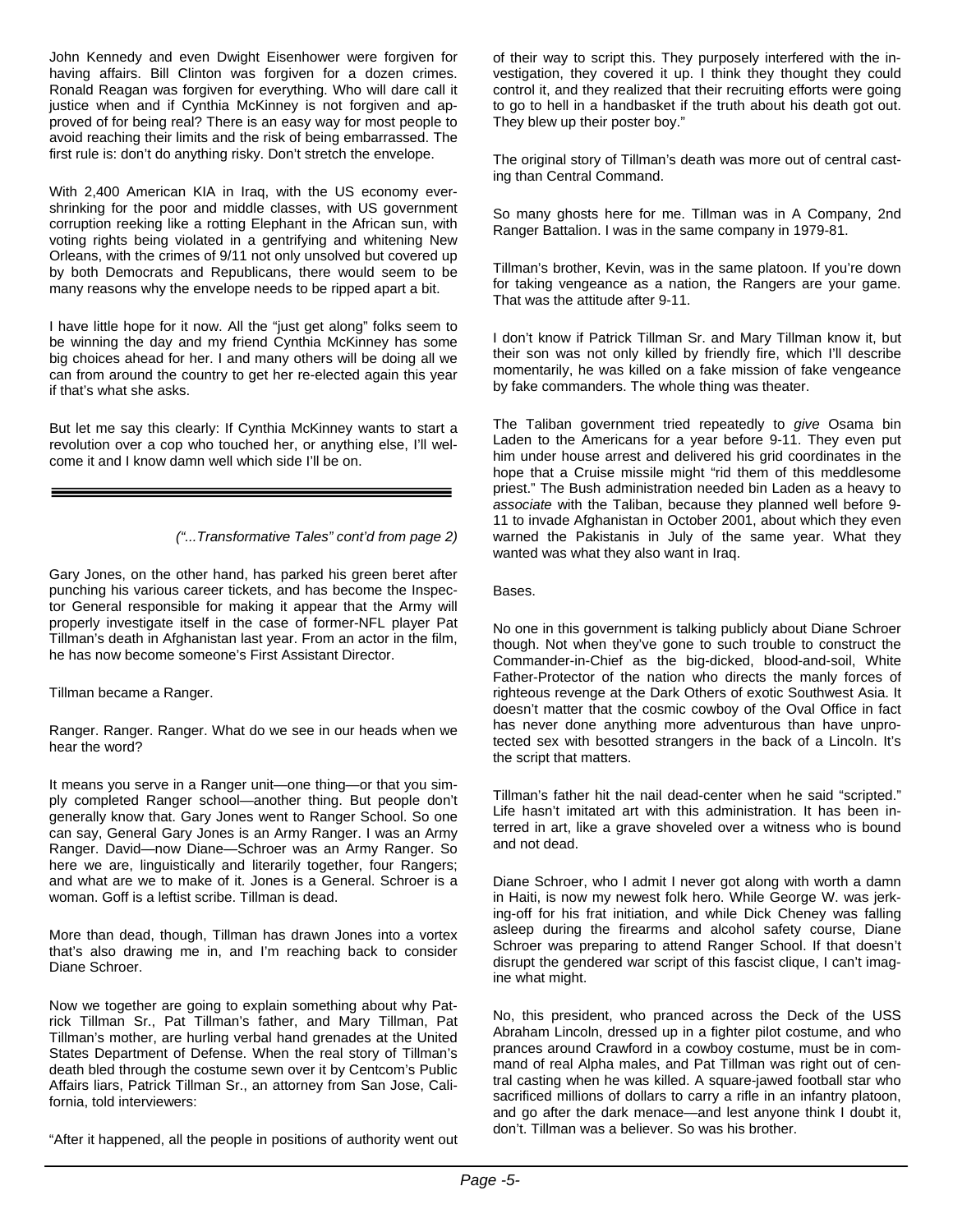In the Script, there are masculine confrontations with the enemy, and Clancy-esque commanders. In reality, US occupation warfare is grotesquely one-sided. Once an "enemy" is spotted, the troops pull back and get on the radio with the fast movers and gunships, or direct the smart-munitions in with laser guidance systems. That's *why* guerrillas employ car-bombs and IEDs. In the Script, the good guys can direct this lethal force with absolute precision, ensuring there is no "collateral damage." In reality, there is terrible suffering inflicted on civilians, and people would be surprised at how often the "friendlies" are killed and wounded by "friendly fire."

The Script required Tillman's commanders to show progress with a list of objectives reached. So when one of his platoon's vehicles went down, and his platoon leader requested assistance, a "higher" commander—whose name has been redacted in Jones' investigation report—directed platoon leader Lieutenant David Uthlaut that 2nd Platoon (Tillman's platoon) over Uthlaut's objections to move half the element to the small town of Manah. The war in Iraq was going badly, and there was intense pressure to calculate as many "taken objectives" as possible in Afghanistan to repolish the military's bloodied image.

It was nearing dusk, and the road they traveled was flanked by steep high ground, making the platoon ambush bait in any scenario. Uthlaut took one element forward to "secure" Manah for the public relations value, and the other element, which included Tillman's brother, Kevin, stayed back on the road.

The stay-behind was ambushed with rocks, mortars, and small arms from bluffs above them, and they went into a firing frenzy in response. When Uthlaut's element, which included Tillman and an allied Afghan militiaman, tried to return to assist, the staybehind element—firing in a panic—killed both Pat Tillman and the Afghan guide, even as Tillman was shouting for a cease-fire and had popped a smoke grenade to identify his position.

The cover-up started immediately, because it would be weeks before Kevin Tillman was ever informed that his brother was killed by fratricide, *and he was in the same platoon*. Tillman's gear was burned, a fake story was constructed, and apparently members of the platoon were silenced, or Kevin Tillman wouldn't have had to wait five weeks to find out what had happened 100 meters from him.

Specialist Tillman was posthumously given a lateral promotion to Corporal, awarded a Silver Star and a mendacious official epitaph to support the award that had him charging up a hill at the enemy. He was given—ironically enough, given the unacknowledged gender content of all this—the Jessica Lynch treatment.

Jessica Lynch was reconstructed as a kind of film convention, too: the spunky white American woman, fighting off the Dark hordes until she succumbed, only to be rescued as the plucky damsel in distress by brave special operators. Not only was this lie fabricated like a TV drama, there was actually a film made for the media—which they obediently played—of the faked rescue operation. (The Iraqi hospital staff who had saved her life had attempted to return her days earlier to the Americans, but the Americans drove them back by firing at the transporting ambulance—a violation of the Geneva Conventions.)

Pat Tillman, who really did fit the profile of the All-American (subtext: white) boy, was ready-made. All that was required was to bury the reality of what happened to him. But these living realities have a way of clawing themselves back out of the ground. My friend, Lydia, remarks on "the thin veneer that football casts over American males' parasitic need to collectively construct and contain ideal masculinities." Construct. Contain.

Families are groups who know each other at a bodily level. We occupy the same physical space. We change the child's diaper. We feed the child and watch the child physically grow. Our skin remembers the touch of the child's skin. We are real together in the real world, which is so much richer and more tragic and more loving and terrifying than any reductionist drama. That is why Mary and Patrick Tillman Sr. are raging.

They will not have their son constructed and contained as someone's instrumental icon. He was flesh and blood to them, and he was taken away in the unspeakably absurd reality of war, not in some iconic masculine representation to make George Bush look like a generalissimo, and a war of plunder look like a morality play. Even the reality of how he was killed was reconstructed as a publicity stunt and a bureaucratic cover-up.

Diane Schroer has forgotten more than George W. Bush, Dick Cheney, and Donald Rumsfeld will ever know about warfare. Pat Tillman was killed in fratricidal chaos brought on by an incompetent, ticket-punching off-site commander, by real, young Rangers who were frightened and confused. Gary Jones has been selected to write up the Army's investigation of itself, with all the details of culpability and cynical ambition, and to say—burned evidence, changed testimony, falsified casualty reports, and redacted names—that there was no cover-up. The entire chain of command did not attempt to transform Pat Tillman's life and death into another Bush administration hoax.

Me, I write and remember.

### **"Saving Seeds"**

**By Marc Rogers**

A gardeners' guide to growing and storing vegetable and flower seeds. This book will tell you all you need to know about how to raise, harvest, and store seeds. This book is a short, straightforward,



no-nonsense reference guide; easy to understand and implement.

Looking for something to add excitement and interest to your garden? Try raising and saving seeds for your own vegetables and flowers!

Saving seeds is a timehonored tradition—one that more and more gardeners are

rediscovering. *Saving Seeds* can help you get started. **(Softcover edition, 185 pages)** 

**FTW's Special Price: "***Saving Seeds"* **- \$9.95 + s&h**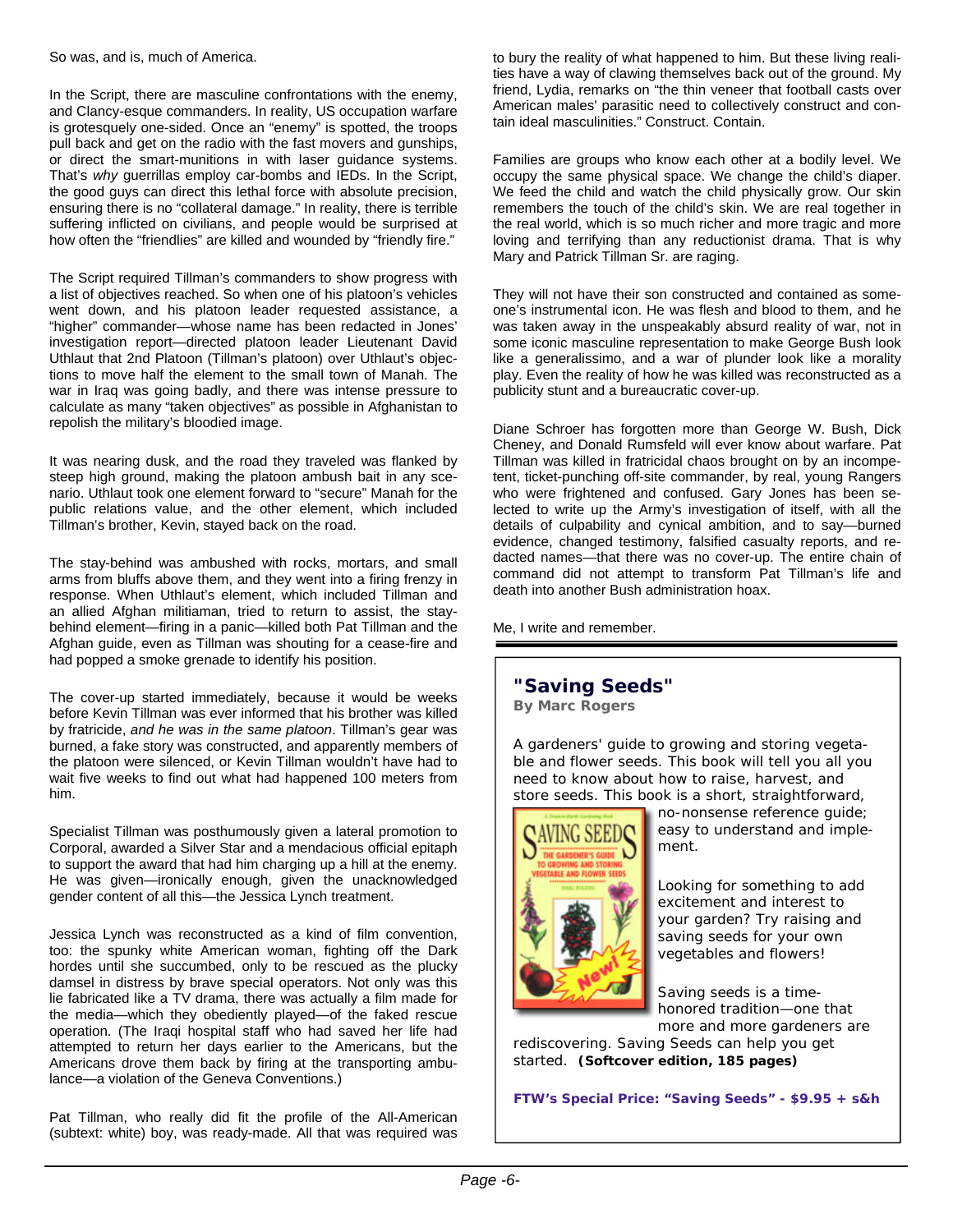## **IMMIGRATION & UNIFICATION UNIFICATION Part One**

### **by Stan Goff Military/ Veterans Affairs Editor**

#### **The Property-Deed Version of History**

*April 13, 2006 1300 PST (FTW)* - **T**here is a tendency to zero out history's trip meter on the same day one gets his first property deed. Everything up to that day is transformed into a kind of historical gestation. We were merely in the waiting room of some cosmic maternity ward until that moment, anticipating the arrival of validity.

These kinds of fictions are the floor joists of our denial; and the tectonic immigrant upsurge of the past few weeks has broken through the flooring and forced a lot of people to look at them.

Let's get something straight about immigration. If your ancestors didn't speak Athabascan, Iriquois, Algonquin, Caddo, Muskegon, Sioux, Numic, Keresan, Hokan, Algic, Benutian, Sahaptian, Tangan, Eskimoan, or Salishan… and you live in the United States, you *are* the immigrant.

You can produce all the property deeds written in English that you want, at some point the paper trail leading to that deed is written on with blood. Property is a legal fiction. So are political boundaries.

And as the old saying goes, "The Mexicans aren't crossing the border. A while back, the border crossed the Mexicans."

#### **The Flutter Valve**

In the case of the United States ruling class, those political boundaries have served for some time as a kind of flutter-valve. That valve allows free movement of the one percent of our population that now owns sixty percent of all stock and forty percent of all wealth in the US (the richest two percent owns fifty-six percent (!) of the wealth). They can move freely around the world in search of fifteen-year-old girls who will work in a sweatshop ten hours a day for two dollars, while they are sexually preyed upon by their bosses. And this dominant class can move freely to dispatch armies of their own working class to seize nations with the misfortune of being on or near diminishing underground oceans of fossil energy. But the same valve tightly regulates the movement of working people. So-called "illegal aliens" (how a *person* can be illegal is still a mystery to me) are not kept out of the US; their flow is regulated—officially and unofficially.

These are actually the ideal workers from the point of view of many members of the US business class. Bosses can treat them

like shit, work them like animals, refuse them benefits, and—more frequently than many realize—refuse to pay them. If they say anything, then the boss can make that anonymous call to *la migra.*

It's remarkable to me that people here can still believe these undocumented workers are merely here to cash in on a good deal. Plenty of people still believe that undocumented immigrants actually come here and collect "welfare," when that system—which was only partially available to the poor who were legallyrecognized US citizens—was torn to pieces several years ago.

How many of us would take on all the physical risks associated with an illegal border crossing, the dangerous association with the ruthless border-*coyotes*, living in constant fear of discovery, to live in a place with an unfamiliar culture and a foreign language, along with being treated like shit, worked like animals, refused basic benefits, and sometimes refused pay for work done…for a pay raise?

#### **The Risk Takers**

We never stop to ask the question: Why would anyone risk that? What were the actual conditions that drove these folks to undertake such a perilous journey to live such a perilous existence?

That's why people were shocked when millions of immigrant workers and their children walked off their jobs and out of their schools on April 1st. We have seen a very cautious and circumspect population painting our houses, doing our landscaping, cleaning our parks and subdivisions, building our stores, repairing our roofs, babysitting our kids, and making our greasy hamburgers. We did not understand the depth of the resentment at a thousand little offenses borne each day, or the tinsel-strength of the courage it has taken for them to be here at all…because *they* were *them*. The foreigners. The aliens.

When I was at State University of New York - Stony Brook (SUNY-SB) last week, I spoke to a class of young people, many immigrants from all over the world, but mostly the more privileged stratum of immigrants, documented, T's crossed, I's dotted. One young Colombian woman, whose father is a businessman someone who has partnered at some level with that special class of Americans who pass effortlessly across those international political boundaries—asked me a question.

"I wonder why is it," she remonstrated, "that we can't have a system in Colombia like we have in the United States."

She was a decent person, and her question was sincere, so I was no shorter with her than was absolutely necessary.

"Because," I explained, "it is the same system. The poverty and disorder of Colombia is the price paid for our affluence and order here."

The system is global.

#### **Hunger & Resentment**

It is US policy that has indebted the nations of Latin America, that has forced them to export their wealth to the US in order to pay off un-payable external debts. It is that same policy that has transformed the indigenous agricultural systems that fed those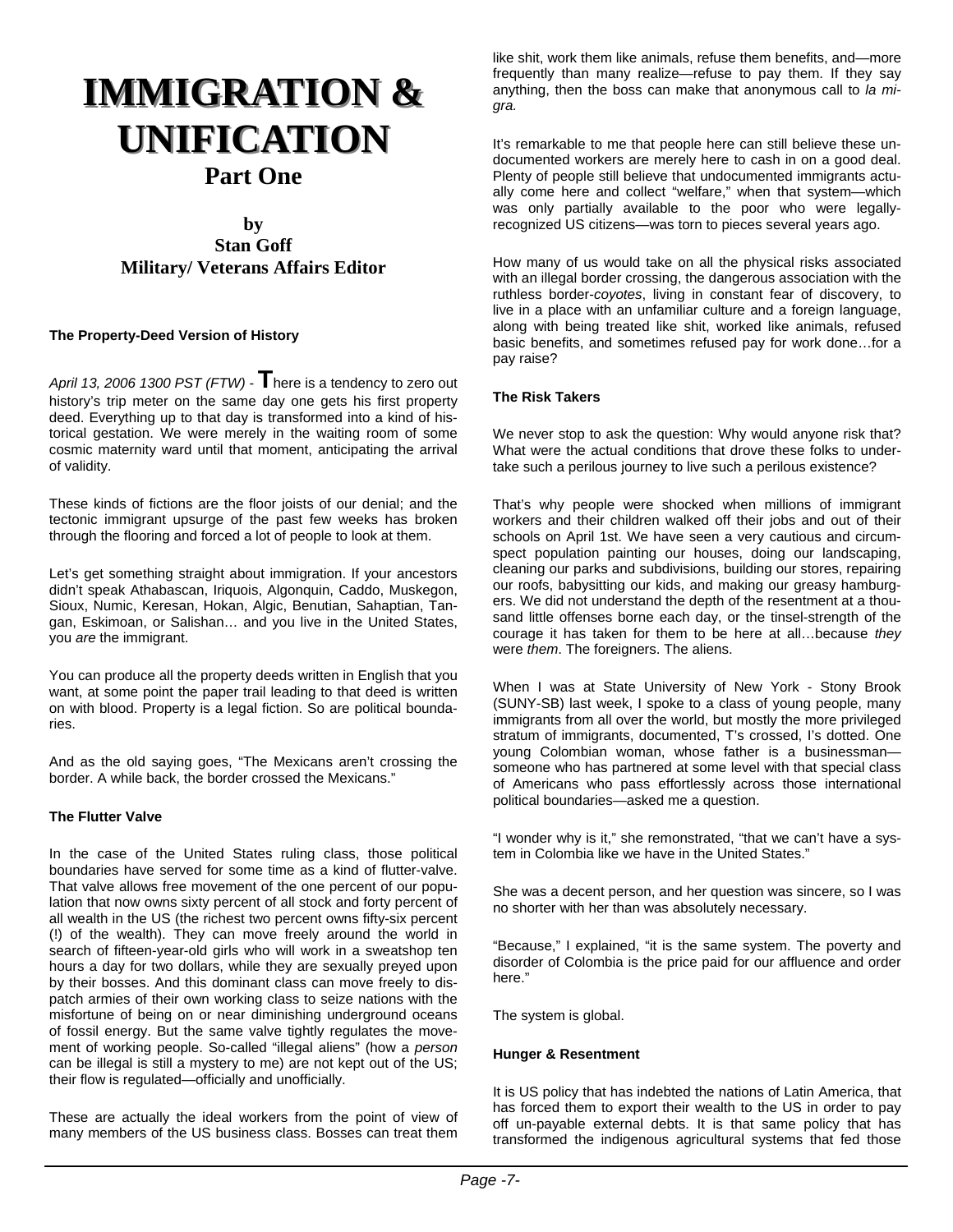nations and supported the rural populations into an expanding export enterprise—mechanizing production, enclosing massive swaths of land both private and common, and pouring the former rural populations into hellish, overcrowded urban slums. In the countryside, people were poor, with food. In the cities, they are poor, without food. Hungry people take risks.

The seismic uprising of immigrants, led by Latinas across the country is one of the most significant political events of the last decade.

On April 10th, I attended one of hundreds of rallies that happened across the country, this one in Siler City, NC, where several thousand people attended. At that event, as at other events across the country, the participants wore white t-shirts and carried American flags. This is extremely significant, but not because of the specific tactical content of the flags (to demonstrate clearly that this was not anti-American). It was significant because it was a visible demonstration of collective discipline. This is a nightmare for any ruling circle: a population of millions of people, who are absolutely necessary to the smooth continuation of capital accumulation that can be disciplined to a singular political project.

Everyone should see the political comedy film, "A Day Without a Mexican," in which California wakes up one day and all the Latinas have disappeared. Oddly enough, this film and these recent uprisings prefigure the biggest nightmare of all for elites: *an immigrants' general strike*. You can bet the one-percenters have thought about this.

#### **The Bill**

In December, clueless as usual to anything outside their own narrow cultural paradigm, Republican leadership—responding to their most brittle-brained, xenophobic base—passed a bill that would not only change the charge of being an undocumented person from a civil to a criminal penalty, but pose criminal penalties on any priest, food bank worker, employer, landlord, or passerby who in any way assisted said undocumented "criminal." The bill further proposed an Israeli-like 700-mile "fence" along the US-Mexico border.

The implications of this, of course, even for the US business class, were astounding…and well nigh apocalyptic. So, with John McCain as their spokesperson, the Senate offered an "alternative" proposal: Allow workers to stay for *ten years* (!) with guest worker visas (called *braceros*, the status "enjoyed" by contract stoop labor in the lettuce, strawberry, and tomato fields) as the pre-condition for applying for full citizenship. Meanwhile, employers would hold them in virtual indentured servitude.

David Bacon writes in "Congress Must Face Reality - Immigrants Want Equality":

> *A concerted effort by some lobbyists is underway in Washington, however, to convince legislators that guest worker status, while unpleasant, is something immigrants themselves are prepared to accept. But outside the beltway their proposal is meeting a rising tide of rejection In New York City, Desis Rising Up & Moving and 20 other grassroots groups formed Immigrant Communities In Action, and condemned both House and Senate bills for not halting the wave of detentions and deportations visited on Muslim communities since 9/11.*

*Another coalition, which includes the National Mobilization Against Sweatshops, the Chinese Staff and Workers' Association, and the Asian American Legal Defense and Education Fund, also rejects guestworker programs. Like the Teamsters, these groups say Congress should abolish employer sanctions instead, since they're often used to retaliate against undocumented workers who demand labor rights.*

*The National Network for Immigrant and Refugee Rights criticizes both the Senate and House bills because they hold "no promise of fairness in immigration policy and would undermine the rights, economic health and safety of all immigrants and their children. Congress needs to go back to the drawing board to come up with genuine, positive and fair proposals."*

The counter-proposal, and not just the initial House bill that would criminalize half the country, was the straw that broke the camel's back. The sleeping giant that was Hispano-America awoke, and when it stirred, the rest of immigrant America woke with it.

## **IMMIGRATION & UNIFICATION UNIFICATION Part Two**

**by Stan Goff** 

#### **The Vortex**

*April 19, 2006 1000 PST (FTW) -* The immigrant uprising of April 1st has given the people in charge cause to reach for the Maalox.

I say immigrants, and not just Hispano-Latinas, because when I was at SUNY-SB on April 5th talking with anti-war organizers there, they described a very interesting phenomenon. At SUNY-SB, a huge fraction of the student body are immigrants, from all over the world. Latin America, the Middle East, Eastern Europe, Western Europe, South Asia, East Asia, Africa...everywhere. While the core of the immigrant uprising was Hispano-Latina, when *they* rose up in conjunction with the April 1st immigrant uprising at the school, the other immigrants were swept up in the energy of the uprising and joined in. All of the immigrant students had various grievances associated with discrimination, stereotyping, and the daily affronts experienced in common associated with xenophobia and racism.

To put the point on it, at the debate in which I participated that evening at SUNY-SB, with around 500 people and at least 40 Muslim students, my debate opponent, a member of the SUNY-SB history faculty, voiced a blatant and execrable Islamophobic screed as his core argument in support of the war in Iraq. The offense given to the Muslim students was incalculable.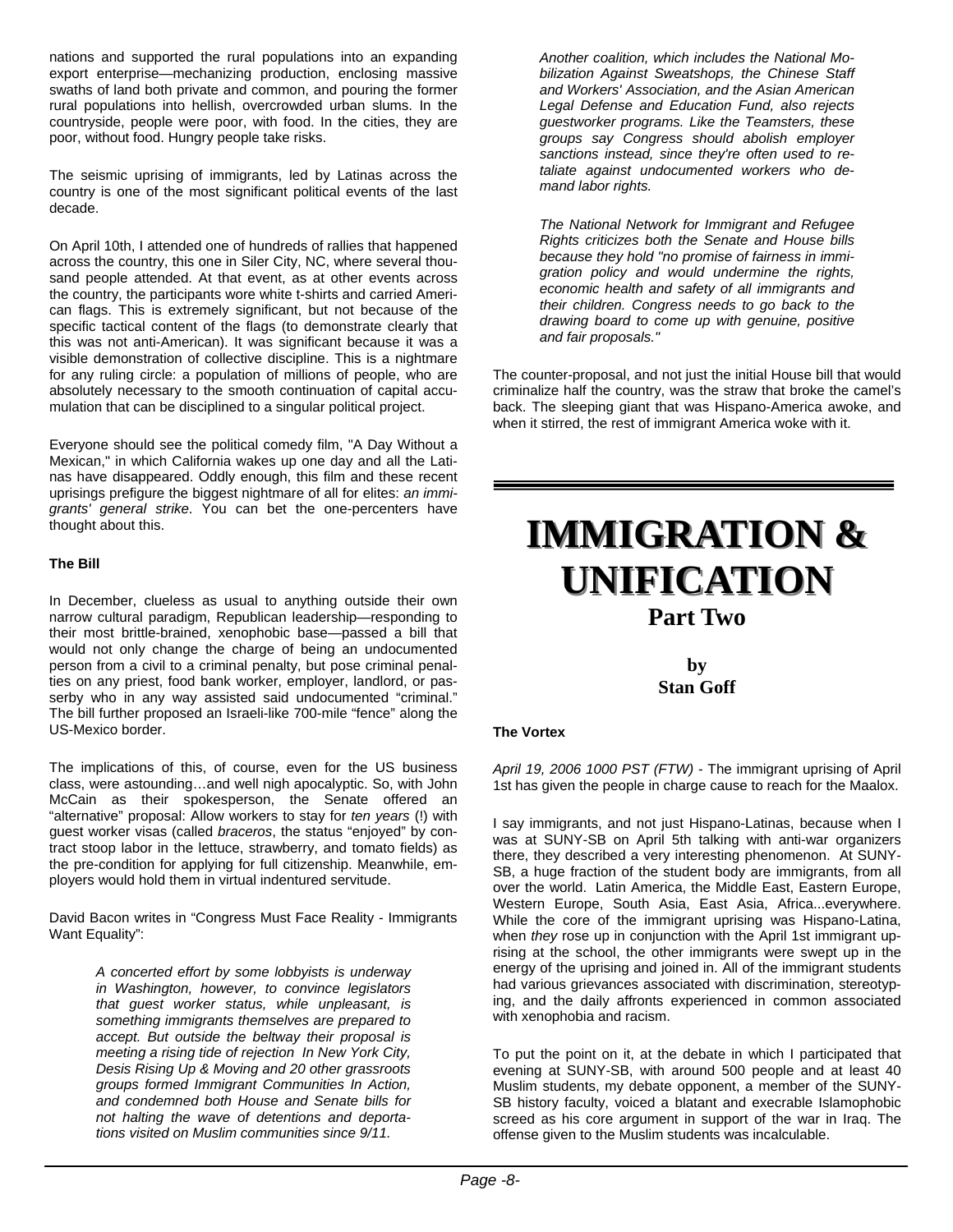The potential of this immigrant uprising is also incalculable.

Certain people have special cultural authority to speak to certain issues. Ex-cops are the best critics of a racist criminal justice system. Ex-CIA agents are the best critics of US covert operations. Ex-soldiers are the best critics of war.

While the war—and with it things like the Fitzgerald investigation—had the Bush administration on the ropes, and while Katrina exposed them even further, the April Uprising has hit them like a surprise overhand right.

Now Iraq Veterans Against the War (IVAW) is studying ways to connect with the April Uprising of immigrants, and that could be the step that brings this seismic immigrant uprising together with the anti-war movement.

#### **The Veterans**

The political reality is that the war will stop only when masses of people, who have power and leverage over decision makers, force the war to stop. The actual people who are likely to make that happen are already organized, but they are organized at various levels. Everyone is organized. A family is an organization. A workplace is an organization. A sports team is an organization. A bridge club is an organization. A church is an organization. A political party is an organization. Good organizers don't talk people *into* organizing. They go to where people are already organized, based on the needs and issues of that organization, and identify points of unity and potential for collaboration.

A very high level of organization is a social movement. There are several social movements out there, and they have varying dimensions of coherence and influence. There is an anti-war movement, of which many of us are a part, and for which some of us work. We want to expand and strengthen the coherence and influence of this organization. An organization like US Labor Against the War, for example, is designed to attempt the integration of the trade union movement into the anti-war movement. This would accomplish the unification of two very powerful social movements. Other powerful movements are the Black Freedom Movement, the Women's Liberation Movement, the Environmental Justice Movement, etc. etc. etc.

#### **Unification**

The job of an anti-war movement is to carry the anti-war message and mission—wherever possible—into these other movements. And their job is to carry their message and mission into other movements. This process of unification is difficult and timeconsuming, but it is absolutely necessary to build each of these movements into a more general social struggle for peace, justice, and real democracy.

The size and scope of the immigrants' uprising is hard to overestimate. It came on like a wildcat strike, and it has substantially weakened the very people who oppose us in our mission. And IVAW has a very significant "Hispano-Latina caucus." These are people who have themselves faced everything from gardenvariety prejudice to outright attacks on themselves or family members in their own lives. They speak fluent Spanish. There were two issues that preoccupied the demonstrators I saw on April 10th. One was that they all paid taxes (Do we remember "taxation without representation"), and the other was that the government didn't mind recruiting their kids for the military.

That last one is IVAW's issue.

While the percentage of Latinas in military service in 2000 was 11 percent, compared to a general Latina population nationwide of 14 percent, when the military began to be strapped for personnel with the deepening quagmire in Iraq by early 2004, it turned its eye on Hispano-Latina communities—and the question of citizenship did not escape the Recruiting Command. This had begun with the U.S. Army Recruiting Command's Strategic Partnership Plan for 2002-2007, in anticipation of the Iraq War, which stated:

"Priority areas [for recruitment] are designated primarily as the cross section of weak labor opportunities and college-age population as determined by both [the] general and Hispanic population."

Titus Peachey writes in "Military Recruitment, Communities of Color and Immigrants":

> *In July of 2002, President Bush announced that "non-naturalized soldiers serving honorably in the war on terrorism could significantly step up the process of citizenship and apply immediately or upon enlisting."23 While this opportunity is open to all nationalities, the high number of Latino immigrants makes it particularly appealing to this group.*

> *The Hispanic Access Initiative "...provides for ROTC recruiters to especially target colleges and high schools with a sizable Latino student body."24 While the Reserve Officer Training Corps program is officially not a recruiting effort, around 40% of JROTC graduates enlist in the military. African American and Latino students make up over 50% of the participants in JROTC programs.25*

> *A recent policy change in the Army allows the number of enlistees without a high school diploma to rise to 10%, up from 8% last year. While high school drop-outs can be found among all racial groups, the rate is particularly high among Mexican-Americans. U.S. born Mexican-Americans have a drop-out rate of 30%. The number doubles to 61% for new immigrants.26*

So it is clear that the very design of military recruitment, with its grand offers of money for college, effectively targets those who do not have other good options. As recruiters strain to meet recruitment goals in an increasingly difficult environment, they put their time and effort into those most likely to enlist, even if these enlistees are pushed there by circumstance. For some, the circumstance is immigration.

Hispano-Latina members of IVAW will speak to this issue in the venues that this uprising will provide and is providing. This is a war issue *and* this is an immigrant issue. This is one of those key points of unity. And with this population now standing up as a social movement that is losing its fear and sensing its own latent power, the anti-war movement can win over the advanced and even intermediate layers of this immigrant rights movement to a position opposing the war. This substantially strengthens the struggle to stop the war, and to bring down the administration that has presided over the militarization not just of foreign policy, but domestic policy. (That's what neo-conservatism is, in a nutshell.)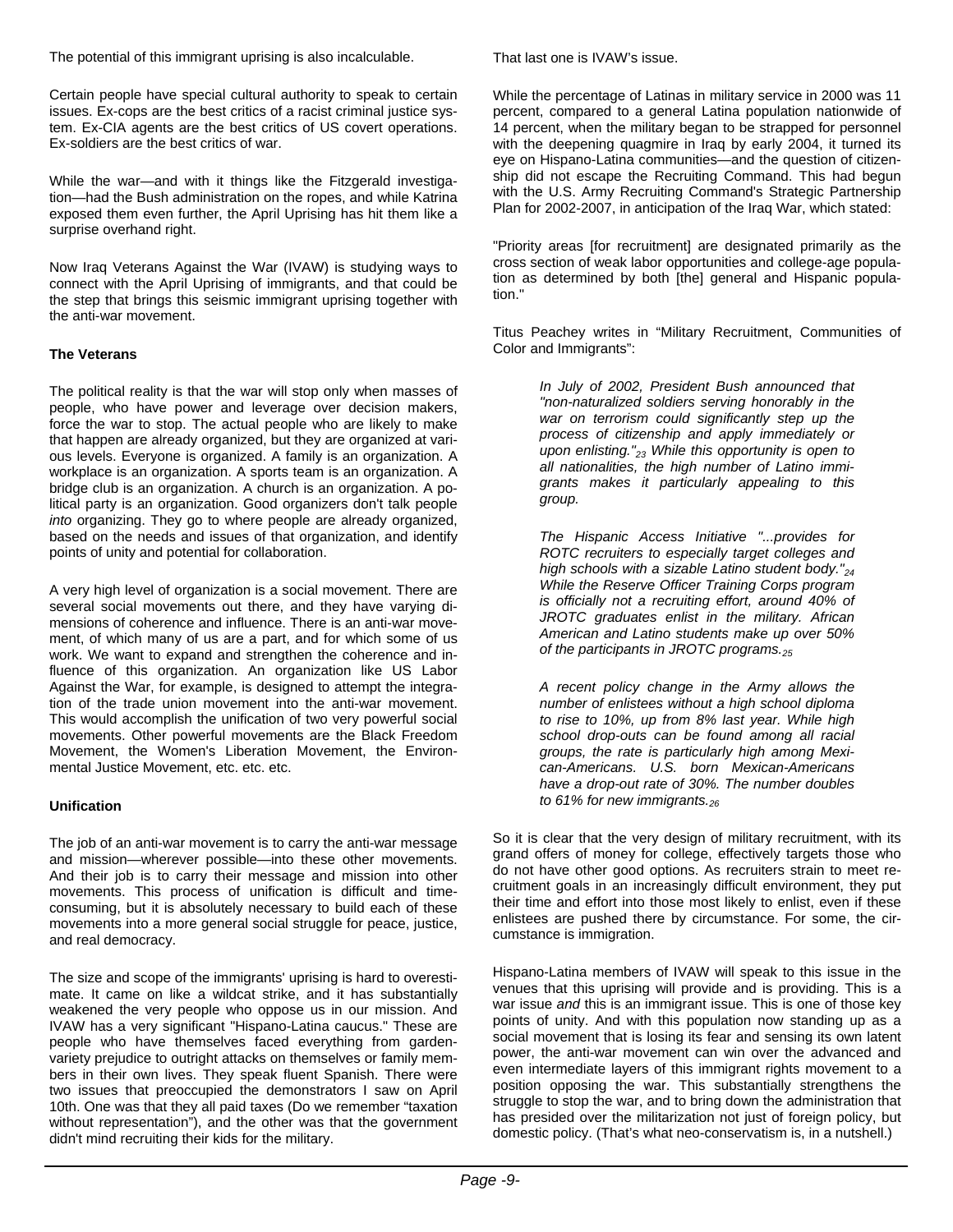But it also substantially strengthens immigrants themselves. The American business class will not watch a bunch of Arizona "minute-men" dictate a national policy that strips them of this key sector of the American working class. In particular, they are not going to quietly stand by while the inevitable idea of an immigrants' general strike gestates in the womb of this newfound political agency. So they will be forced to stand down this reactionary impulse.

An immigrants' general strike would hit the power switch on the American economy. We should sponsor potlucks at our houses and show *A Day Without a Mexican*, just to make sure everyone understands how powerful this latent power really is.

Now this dominant class is faced with the political crisis of the Republican Party as these calloused workers from the south call the question between the corporate wing of the party and the white theocrats of the reactionary wing. Many of the more libertarian partisans of the party have already abandoned them over the war, the domestic spying and repression, and their fear of the theocrats.

This is an historic uprising, and it is an historic opportunity for IVAW. They have connected with the Gulf Coast, and with it the strategic South and the Black Freedom Movement, during the recent "Walkin' to New Orleans" march. That was a very important step forward in both their organizational and political development. Now they may be taking another quantum leap.

This awakening giant will need allies. I hope we are all alert to this, and prepared.

Things are getting mighty interesting.

*Se habla espanol aqui. Y se habla el poder del pueblo.*

## **THE FUTURE AT WAR WITH THE PAST**

## **While South Central's Urban Farmers Face Eviction, Peak Oil Threatens Global Food Supply**

### **By Jamey Hecht Senior Staff Writer**

*March 22, 2006 1200 PST (FTW) -* LOS ANGELES - **A** few short weeks ago Jan Lundberg, the founder of www.culturechange.org, gave *FTW* a rich and colorful account of L.A.'s South Central Farm, a 13-acre oasis of traditional agriculture in the middle of a bleak warehouse district. But in the brief interval since that piece appeared, the South Central Farmers Feeding Families have endured a rollercoaster of anxiety, relief, and new anxiety as their pending eviction was postponed at the last possible moment. They live in suspense between one such episode and the next, but somehow the serial reprieves keep coming and the 150 species of edible and medicinal plants

from Mexico, El Salvador and Guatemala keep growing.

In a complex case like this one, it's often best to begin with a timeline:<sup>1</sup>

#### May 1, 1986

Seeking a site for a proposed power-generating waste incinerator, the City uses eminent domain to force the purchase of a 14 acre lot from Alameda-Barbara Investment Company, whose major investor is real estate lawyer Ralph Horowitz. ABIC receives \$4,786,372 for the lot. This is, apparently, far below market value and may help to explain Mr. Horowitz' subsequent zeal.

#### Late 1980's

Public protest forces the abandonment of the incinerator project.

#### November 5, 1991

A judgment is handed down which provides that if, within 10 years of the date of the judgment, the City determines that the property is "surplus" (no longer needed for public use) and that it should be sold, the City will enter into negotiations (not to exceed one year) with ABIC to sell the property back to ABIC.

#### 1992

In the wake of the Rodney King uprising, Doris Bloch of the L.A. Regional Food Bank and others move to create a community garden of over 360 individual plots on the otherwise idle site. The following year, as Bloch retires, the gardeners themselves begin to organize their own farming in the absence of further Food Bank initiative. As UCLA medical students later observed in the solidarity message to Mayor Villarraigosa, "When Mayor Bradley granted this land to the community after the 1992 uprisings, it was to address… economic inequities. $\frac{1}{2}$ 

#### 1994

The City sells the property to its own L. A. Harbor Department. More precisely, the Richard Riordan administration transfers the property from the Department of Public Works to the Harbor Department, moving \$13.3 million from Harbor to Public Works as the price.<sup>3</sup> That figure is closer to the market value of the property.

The Food Bank and the Harbor create a mutually revocable permit allowing the former to continue running the site as a community garden. Arrangements are made between the Food Bank and the individual farmers, who eventually form South Central Farmers Feeding Families.

#### 1995

By this time, Horowitz' interest in the property is rekindled, and negotiations begin for ABIC – now the Libaw-Horowitz Investment Company, or LHIC – to buy the property back from the City.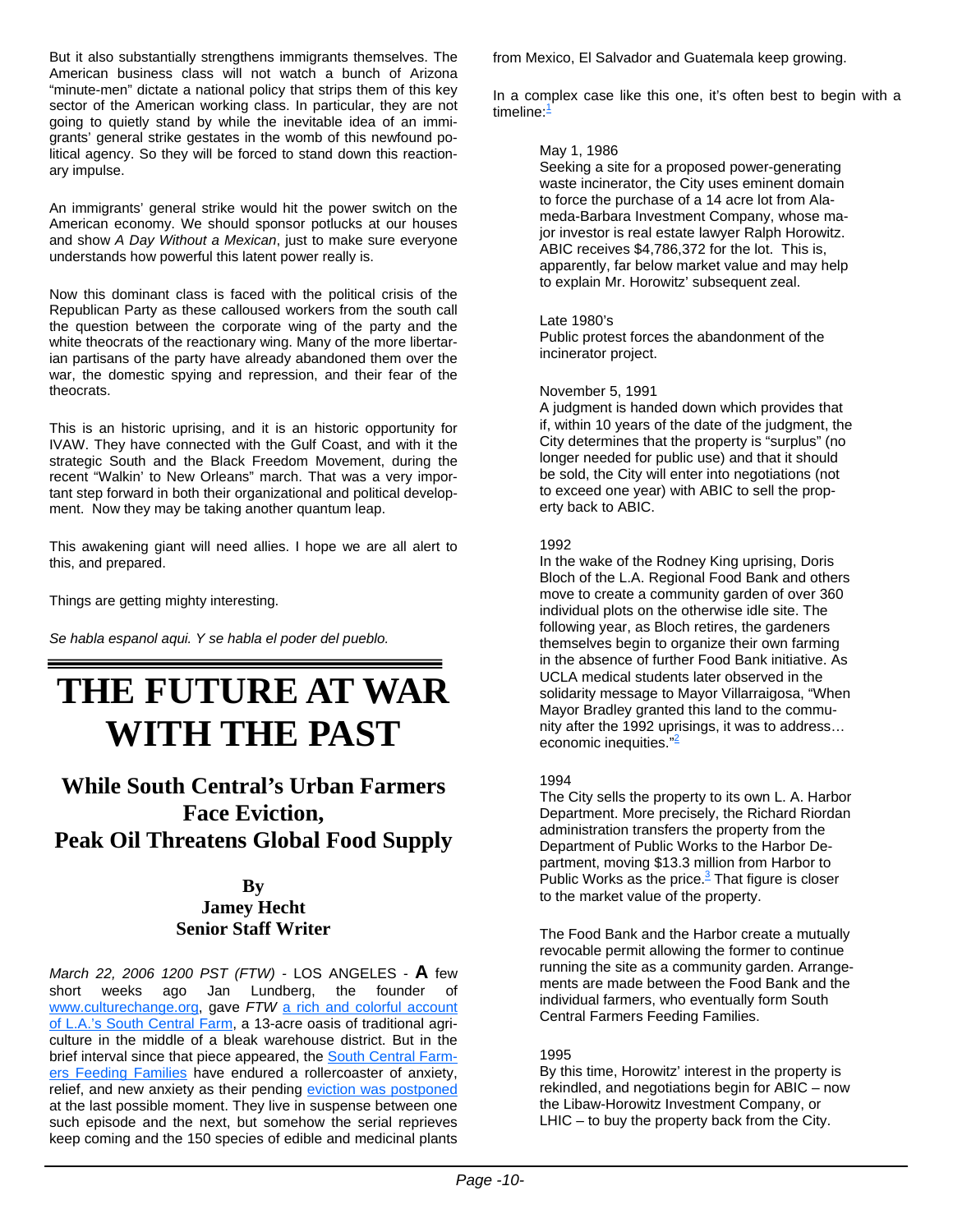#### October 1996

The City and LHIC make a purchase agreement, fixing the sale amount at  $$5,227,200.<sup>4</sup>$  Execution of the agreement requires City Council approval, but such approval is not obtained and the sale falls through.

#### April 24, 2002

After a lapse of six years, LHIC files suit (*Libaw-Horowitz Investment Company v. City of Los Angeles et al*. (Super. Ct. Los Angeles County, No. BC272571) against the City and the Harbor Department for breach of the agreement to sell the property, seeking enforcement of the agreement and monetary damages. At the direction of the Harbor Department Board of Commissioners, City Attorney Rocky Delgadillo enters into settlement negotiations with LHIC. The eventuallyapproved settlement includes (1) dismissal of the LHIC suit, (2) sale of the property to LHIC for \$4.5 million, and (3) LHIC's donation of 2.7 acres to the City for park and recreation purposes.

#### June 3, 2003

Any settlement will require the approval of Councilwoman Jan Perry, whose district includes the property. She approves, having made what seems to be an arrangement with Horowitz designed to keep those 2.7 acres public (no longer as part of a garden growing food, but as an athletic field).

#### August 13, 2003

Pursuant to Charter section 273(c) – which governs the use of City-owned property in the settlement of lawsuits – the City Council unanimously (13 members present, two absent) approves the settlement *in closed session*.

#### August 26, 2003

No mayoral veto of that approval is forthcoming, and the settlement is official.

#### September 23, 2003

The City informs the Food Bank that its tenancy will end within 30 days because the property has been sold.

#### December 11, 2003

The City transfers title to the property to Ralph Horowitz and the Horowitz Family Trust.

#### January 8, 2004

The Horowitz Group gives notice to the Los Angeles Regional Food Bank that its permit will terminate on February 29, 2004. As of this writing, the Food Bank claims to have given notice to the gardeners at this point, a claim the gardeners dispute.

#### February 2004

South Central Farmers Feeding Families and 12 individual plaintiffs who had farmed at the property for periods of up to 12 years file a complaint against Horowitz, the City, and the Food Bank. The complaint's six causes of action (with a seventh added March 11, 2004) boil down to this: by acting in closed session, the City Council failed to inform the public of its decision to sell the property, thus violating U.S. Code and the California Constitution. The Farmers win a temporary restraining order that prevents the otherwise immediate demolition of the garden.

Let's look directly at the Appellate Court's own summary of what happened next:  $\frac{5}{2}$ 

> *On March 16, 2004, the trial court granted a preliminary injunction continuing the temporary restraining order already in effect. The trial court found that plaintiffs were likely to prevail on their claim that the City sold the property without complying with City Administrative Code sections 7.21 and 7.22. Those regulations stated that Cityowned real property could be sold if the City Council determined that the City no longer required the property and that the public interest or necessity required its sale. Before the City made this determination, it had to obtain an appraisal of the property's fair market value, a recommendation of a minimum sale price from the Department of General Services, a recommendation from the Bureau of Engineering for the reservation of property, easements, or rights to be retained by the City, and verification from the City Planning Department that other city departments did not require the property for City use. The trial court found the City did not comply with these requirements.*

Translation: the Code says the City has to wade through three of its own departments before it can sell property that it decides is surplus. But the City says that doesn't apply, since the sale is part of a previous settlement. The trial court disagrees, and points out that nobody ever declared the property to be surplus in the first place. So they grant the injunction; the Farmers get to stay for a while, and the City and LHIC have to lay off. Next, of course, both the City and LHIC file appeals to get that injunction reversed.

In its appeal, the City held that "*Imposing surplus property procedures compromises the City Council's litigation settlement authority.*" But the Farmers claimed the opposite, and the dispute now hinged upon a conflict in the law. Either the rules for selling surplus city property (Charter section 385) apply in all cases, and the City is in trouble for failing to follow those rules, or the City's power to settle litigation (Charter section 273) overrides those rules, and the Farmers are the ones in trouble.

The Apellate Court found that the City's right to settle litigation was inviolable. The sale is good; the City and Horowitz win; the Farmers lose. Here's the kernel of the Court's explanation:

> We conclude that Charter section 385 does not clearly and explicitly curtail the exercise of the City's statutory authority, as confirmed by its charter, to convey property in settlement of litigation. Charter section 273(c) clearly and explicitly gives the City Council authority to approve settle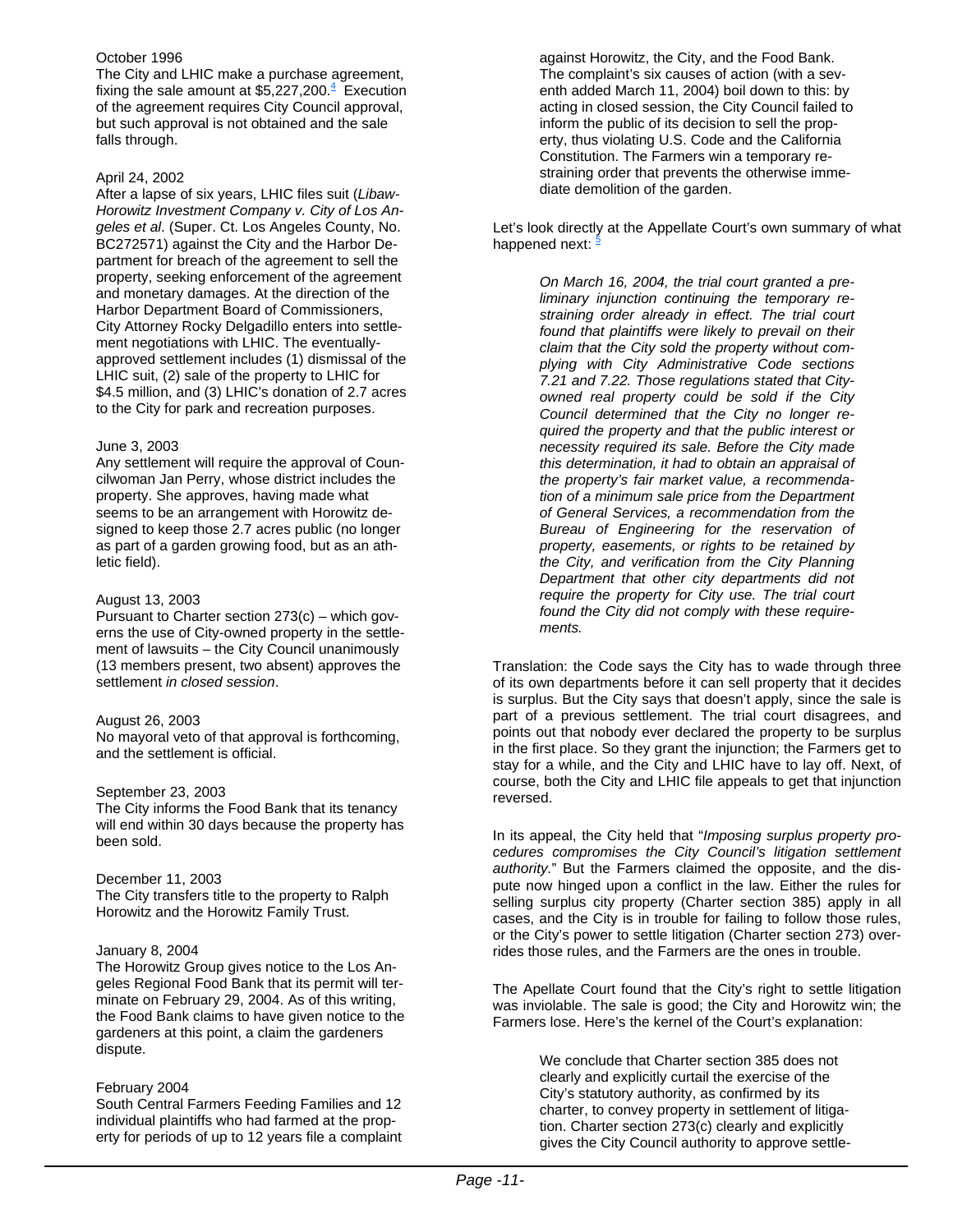ment of litigation that does not involve only the payment or receipt of money, and thus governs the transfer of the property as part of the City's settlement of the LHIC litigation. The grant of the preliminary injunction must therefore be reversed.

This is ironic. The Farmer's collective seems like a proxy for the collective public, struggling against the power of the individual capitalist fatcat (Horowitz). But Horowitz gets the victory through an enhancement of public power: the power of the City to settle its old lawsuit with him. That lawsuit required the Los Angeles Harbor Department to sell the property back to him for peanuts — around five million dollars. All he had to do was pay that relatively small sum — and one more thing: of the 13 acre total, he had to donate 2.6 acres for a soccer field. That soccer field clause seems to have been the clincher that gave the settlement its required approval from the City Council. The beneficiary was Councilwoman Jan Perry – whose personal approval was also required – along with any of her constituents who might want to play soccer in the warehouse district.

#### March 3, 2006

In a City Hall press conference, "Deputy Mayor Frank issued his assurances that the Mayor's office is working to prevent the eviction. They are currently working to get a contract option agreement with the developer, Ralph Horowitz. He stated that Horowitz is asking for \$16.35 million for the land. To date \$6 million has been raised from a private donor and the Trust for Public Land has put forth \$3 million. The contract option would give 30 days for the remaining funds to be found and forestall the pending eviction."6

Frank also announces a pending option agreement between the City and LHIC whereby the Harbor Department will give Horowitz \$50,000 of "carrying costs" in exchange for an additional one-month stay of execution.

#### March 11, 2006

The L.A. Times publishes "Los Angeles Gothic," an editorial on the case which glosses over the complex issues surrounding Horowitz's claim on the property and simply treats his ownership as an unquestionable fait accompli: "The bottom line is that the courts ruled for Horowitz."<sup> $7$ </sup>

#### March 12, 2006

After the Mayor's office receives over 2,000 phone calls from supporters of the Farmers, the option agreement is achieved. Henceforth the stay of eviction will remain in effect during the appeals process.

#### March 13, 2006

Juan Xavier Santos publishes an emotive response to the LA Times editorial, called "A Magic So Strong: The South Central Farm Must Live."<sup>8</sup>

Santos places the case in the larger historical context, namely 500 years of land expropriation perpetrated by Euro-American elites upon indigenous (mostly Aztec and Mayan) peoples. That larger framework is advantageous because its moral authority subsumes the minutiae of the legal process, but disadvantageous for the same reason, since it leaves the de jure legality of the court's ruling untouched while condemning the de facto injustice of inequality. Santos does touch on the legal issues, but suggests that the City's sale of the property was simply illegal. Deeply immoral or not, grossly imprudent or not, the decision wasn't straightforwardly illegal since it honored one portion of the law at the expense of another. And lest we forget: the Courts interpret the law, but their alleged dedication to abstract principles can blind them to the meaning of the facts. Recall the Rodney King beating case, in which horrific police brutality was excused in court, leading to the uprising whose consequences include the formation of the Community Garden at issue here.

"Why should they have the use of the land indefinitely, permanently? I don't fathom that very well," Horowitz told NPR in January.<sup>9</sup> According to Deputy Mayor Frank, Horowitz estimates the value of the property at \$25 million.<sup>10</sup> That number may be exorbitant, since it apparently includes projected profits from a warehouse Horowitz hopes to build on the site. The buyout option currently on the table is for the City (i.e., the public) to pay Horowitz 16 million, nearly three times the price he was given in the original 1986 eminent domain seizure, a price which was roughly matched by Horowitz' own purchase price when the City sold the property back to him. The "fair market value" of these 13 acres in the relevant years 1986, 1993, and 2005 is hard to determine, since any appraisers may or may not have been influenced by the considerable political forces at work.

Clara Irazábal, Professor of Policy, Planning, and Development at the University of Southern California framed the issue this way:

> [T]he relevant question is not whether this urban farm should be preserved. This is the wrong question and one that diminishes the stature of your office and the trust we have invested in you. The question is, rather, how can we best help multiply urban farms like this one throughout Los Angeles and cities of the Americas and the world. As the era of oil inescapably comes to an end, we are going to be faced with the need, whether we like it or not, to live more compactly, thrifty, cooperatively, and in more direct connection with, and responsible for, the production of our own food. In this context, not only [sic] does the South Central Farm not constitute a backward use of land in one of the largest and more prominent and modern cities of the world. Instead, it is a model for the future (and the future is now), one that can support the survival of our growing urban civilization. Maintaining the South Central Farm, Los Angeles and you as its mayor have the unique opportunity to become world visionaries and trail breakers.<sup>11</sup>

Trail breakers are people who move ahead of current trends and facilitate the progress of everybody else toward survival and the possibility of eventual flourishing. Most people assume that economic growth and commercial expansion are permanent trends, but a few hours at the Peak Oil portion of *FTW* is just one of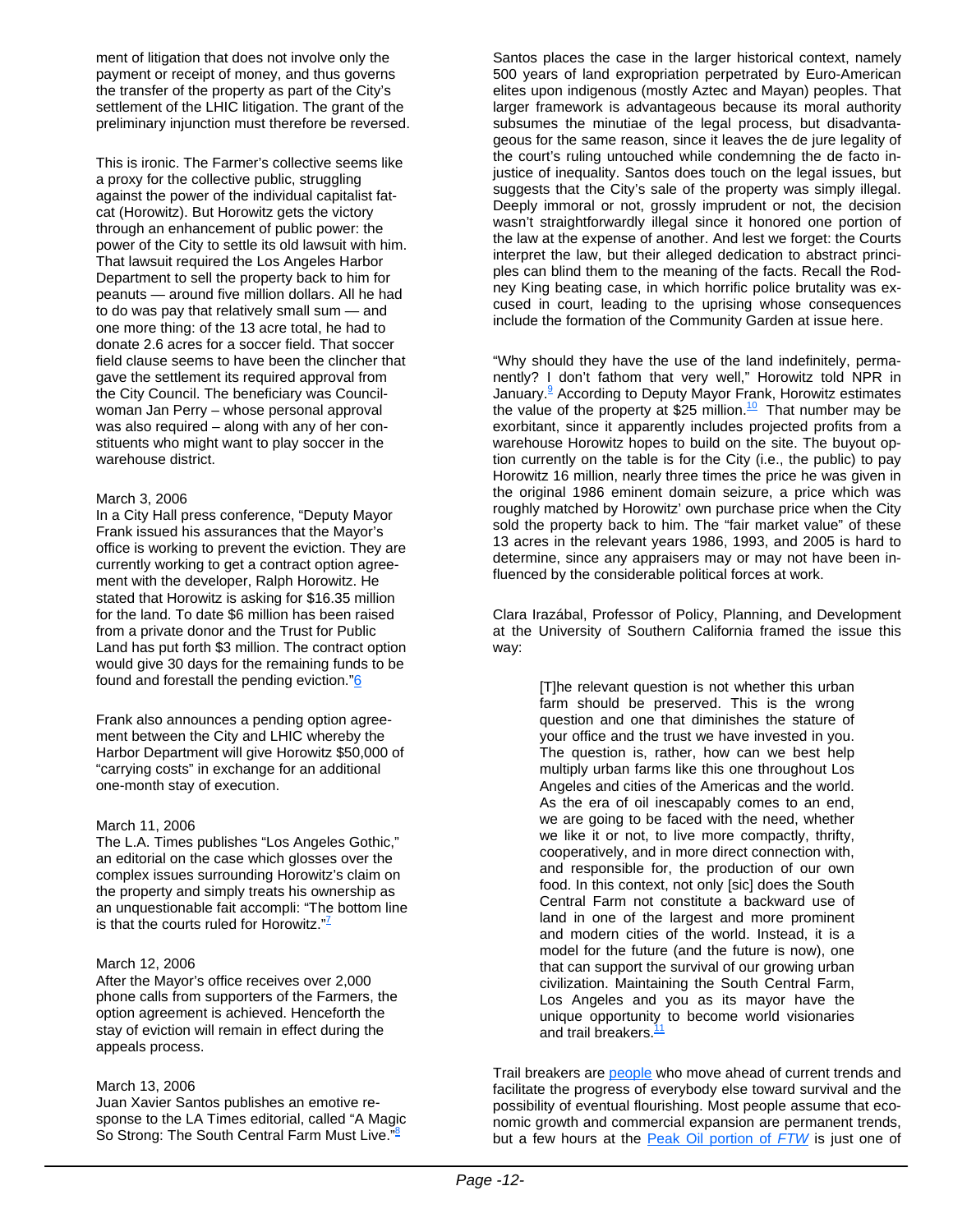myriad ways to learn how wrong that assumption is. Current trends actually point toward a massive and painful correction in every economic sector, followed by social upheaval and a terribly urgent effort to adapt. When the energy crash hit Cuba, its people endured a frightening interval of undernourishment called "the Special Period." It happened after Soviet oil exports dried up, but before the Cuban people learned to powerdown and grow their own food. We are headed toward a Special Period of our own. Right now we are riding the crest of energy extraction. Just past the Peak, we can only see the ground falling away beneath us if we open our eyes; otherwise, we simply feel how high we're riding and all seems well enough.

Let me quote Megan Quinn of Community Solutions on Havana, Cuba:

> Cubans started to grow local organic produce out of necessity, developed bio-pesticides and biofertilizers as petrochemical substitutes, and incorporated more fruits and vegetables into their diets. Since they couldn't fuel their aging cars, they walked, biked, rode buses, and carpooled…

> Cubans are also replacing petroleum-fed machinery with oxen, and their urban agriculture reduces food transportation distances. **Today an estimated 50 percent of Havana's vegetables come from inside the city, while in other Cuban towns and cities urban gardens produce from 80 percent to more than 100 percent of what they need.** In turning to gardening, individuals and neighborhood organizations took the initiative by identifying idle land in the city, cleaning it up, and planting.

> When the Australian permaculturists came to Cuba they set up the first permaculture demonstration project with a \$26,000 grant from the Cuban government.

Los Angeles is blessed with 350 permaculturists whose work is on display for study and emulation at the South Central Farm. All we have to do is listen and learn. Let's hope we get the chance.

The question at this moment is: Gardens or warehouses? Watch this space as *FTW* tracks which of the political, legal, economic, and moral possibilities of the South Central Farmers' case will prevail in the continuing crisis to secure the future of this beloved L.A. farm.

and Respondents, v. CITY OF LOS ANGELES et al., Defendants and Appellants. B175065, Los Angeles County Super. Ct. No. BC311110; (b) "What We Are About," a mission statement from the website of the farmers; and (c) Perry Crowe, "Down on the Farm," a March 9 article in *L.A. City Beat* (Vol. 4, No. 11).

<sup>2</sup> http://www.southcentralfarmers.com/index.php? option=com\_content &task=view&id=78&Itemid=2

<sup>3</sup> "TEZOZOMOC: The organizer with South Central Farmers on surviving eviction, feeding the poor, and rethinking city parks," by Dean Kuipers, *CityBeat*, April 27, 2005. http://www.lacitybeat.com/article.php?id=1955&IssueNum=98%20

 $\frac{4}{3}$  This low price is consistent with the \$4.8 million Horowitz originally received in the eminent domain seizure, but inconsistent with the \$13.3 million price of the sale between Public Works and the Harbor Department.

<sup>5</sup> SOUTH CENTRAL FARMERS FEEDING FAMILIES et al., Plaintiffs and Respondents, v. CITY OF LOS ANGELES et al., Defendants and Appellants. B175065, Los Angeles County Super. Ct. No. BC311110

 $6$  http://la.indymedia.org/news/2006/03/149011.php

 $7$  http://www.latimes.com/news/local/los\_angeles\_metro/la-edfarm11mar 11,1,5646747.story?coll=la-communlos angeles metro&ctrack=1&cset=true

<sup>8</sup> "The Mexican Indian hero Emiliano Zapata had a different idea that the land belongs to those who work it.

On that premise, a premise Zapata paid for with his life, communal lands called *ejidos* developed in Mexico, protected by its constitution. That is, until NAFTA. Since then some six million indigenous farmers have been driven from the land, often at the point of a gun. They were driven out in the name of profit and progress to starve, to make their way in the lost cities of Mexico, to the alienated ghettos and barrios of LA.

But here, at the South Central Farm, Mayan farmers gave new life to ancient heirloom seeds, a rebirth and renewal of a heritage of that has continued, uninterrupted, for thousand of years; since the time before; since the ants taught Quetzalcoatl to grow corn. With others, these farmers grew corn and community.

The LA Times wants them driven out again." http://la.indymedia.org/ news/2006/03/150002.php?theme=default

9 http://www.npr.org/templates/story/story.php?storyId=5160542

 $10$  Ibid.

<sup>11</sup> http://www.fromthewilderness.com/PDF/SCF\_Mayor.pdf

#### **FOOTNOTES:**

 $1$  The following timeline of events is based on a composite of (a) the APPEAL (2nd Appellate District, Division Three: (B175065), SOUTH CENTRAL FARMERS FEEDING FAMILIES et al., Plaintiffs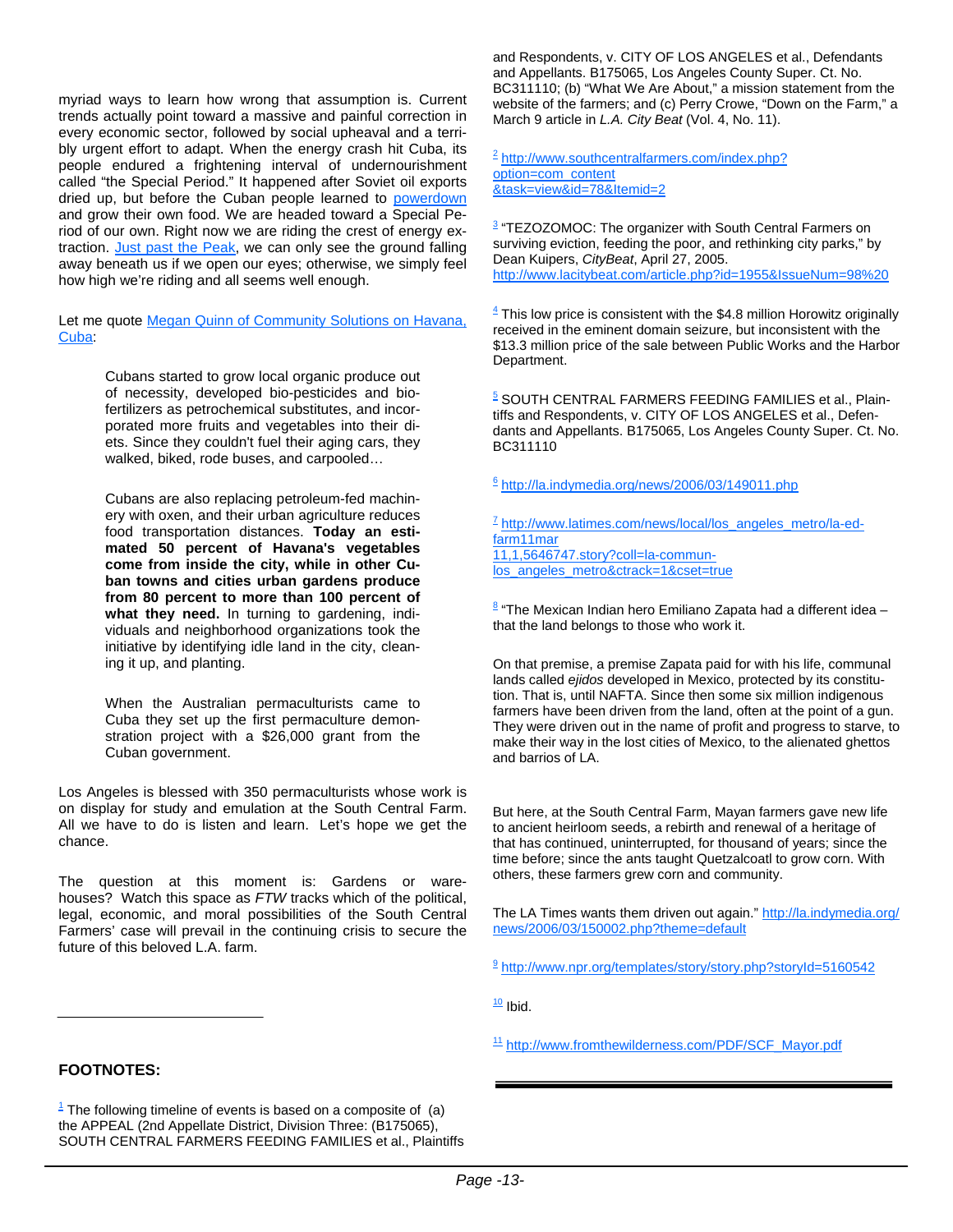## **"What Do I Do With My Money?: Advice from Mike Ruppert at the Cusp of Collapse."**

After reading my alert on "What Do I Do With My Money?" earlier this month, Catherine Austin Fitts called me and rightly set me straight on a number of key points. She strongly suggested I listen to her latest seminar "Solari Portfolio Strategy -- the Power of Financial Intimacy." And so I did.

Financial intimacy is about having intimate knowledge and a heartfelt connection with how your money works, understanding that what your money touches, you touch; and it's about financing sustainable solutions that protect and support our families and natural resources. You begin with your home, as in choosing where to live and investing in your own self-sufficiency, and then organize your investments around that. And yes, absolutely eliminate debt ASAP where practical, invest local, and explore using gold and silver as insurance (the percentage depends on your individual situation) if you are prepared to manage the volatility in these markets. As a side benefit, when enough people shift to financially intimate portfolios, then what Catherine calls our "tapeworm economy" will transform into a financially intimate economy.

It's all covered in detail in her audio seminar, where she walks you through concrete examples using a sample portfolio.

Coincidentally, due to accelerating deterioration in the U.S. financial picture, Catherine has just slashed this seminar to half price through April 3 along with the companion audio seminar on socially responsible investing:

- . **Is SRI Hazardous to Our Wealth?**
- . http://votesolari.com/solari/home.php?cat=36&partner=ftw
- . **Solari Portfolio Strategy -- the Power of Financial Intimacy** . http://votesolari.com/solari/home.php?cat=37&partner=ftw

Sorry Catherine; although we do sometimes make mistakes, the one thing we always do is correct them. -- MCR



## **BIODIVERSITY, GMO, BIODIVERSITY, GMO, AND THE FUTURE AND THE FUTURE**

### **by Jamey Hecht, Ph.D. Senior Staff Writer**

*April 20, 2006 0900 PST – (FTW) -* **B**iodiversity is an issue that gets us in the heart when we behold the fate of gorgeous megafauna like the polar bears (who are starting to turn up drowned, as global warming melts the planet's ice caps). But it can hit us a lot harder in the belly when corporate agribusiness wagers our food security on a handful of genetically brittle monocrops.

Because of die-hard muckraking activism, it's now common knowledge that Monsanto and other biotech firms are off and running in a race to patent as many lucrative organisms as the legal system—and popular outrage—will permit. In a comment on the www.axisoflogic.com story "Patenting A Pig," *FTW* reported last August that Monsanto filed a patent application that would give it control over: a variety of desirable genetic traits, a modified swine breeding process (actually little more than a longer applicator for artificial insemination) $\frac{1}{2}$ , and all the pigs born as a result. This horrified lots of people, and Greenpeace ran an effective campaign to put pressure on the agribusiness giant and on government officials; but the patent process can take several years, and it's too early to tell whether the pig-patenters will succeed.

For all the ink spilled about the ethical nuances of human cloning, patenting mammals may dwarf human cloning on the horror index. The dangers of human cloning generally have to do with rights: clones with desirable traits might out-compete people who lack them; clones might be discriminated against; programs and decision makers might exploit clones; etc. On the other hand, farm animals have no rights, which is why they've been the victims of a vast and appalling factory-farm system for decades. What the patents add is the idea that the corporation not only owns the individual animals, but also the genotypes that code for them. In effect, Monsanto would own the process, the animal, and the very possibility of the animal's existence.

My comments at the time were these:

Monsanto has something important in common with both Captain Ahab (from Herman Melville's 1851 novel, *Moby-Dick*) and the Nazi regime. Each represents a strange combination of rationality and madness. As I've written elsewhere, Melville's captain has an utterly irrational obsession with the White Whale, but his suicidal pursuit of that creature draws upon years of technical expertise and deliberate planning. He and his men on the ship *Pequod* were supposed to be hunting as many sperm whales as possible, in order to harvest oil but the whales, and therefore the oil, were being depleted at a rate far faster than their natural replenishment. And just when the commercial rationale for hunting the whales became untenable, along comes Ahab the damaged genius on his hunt for Moby-Dick, this time for revenge, not oil. Ring a bell?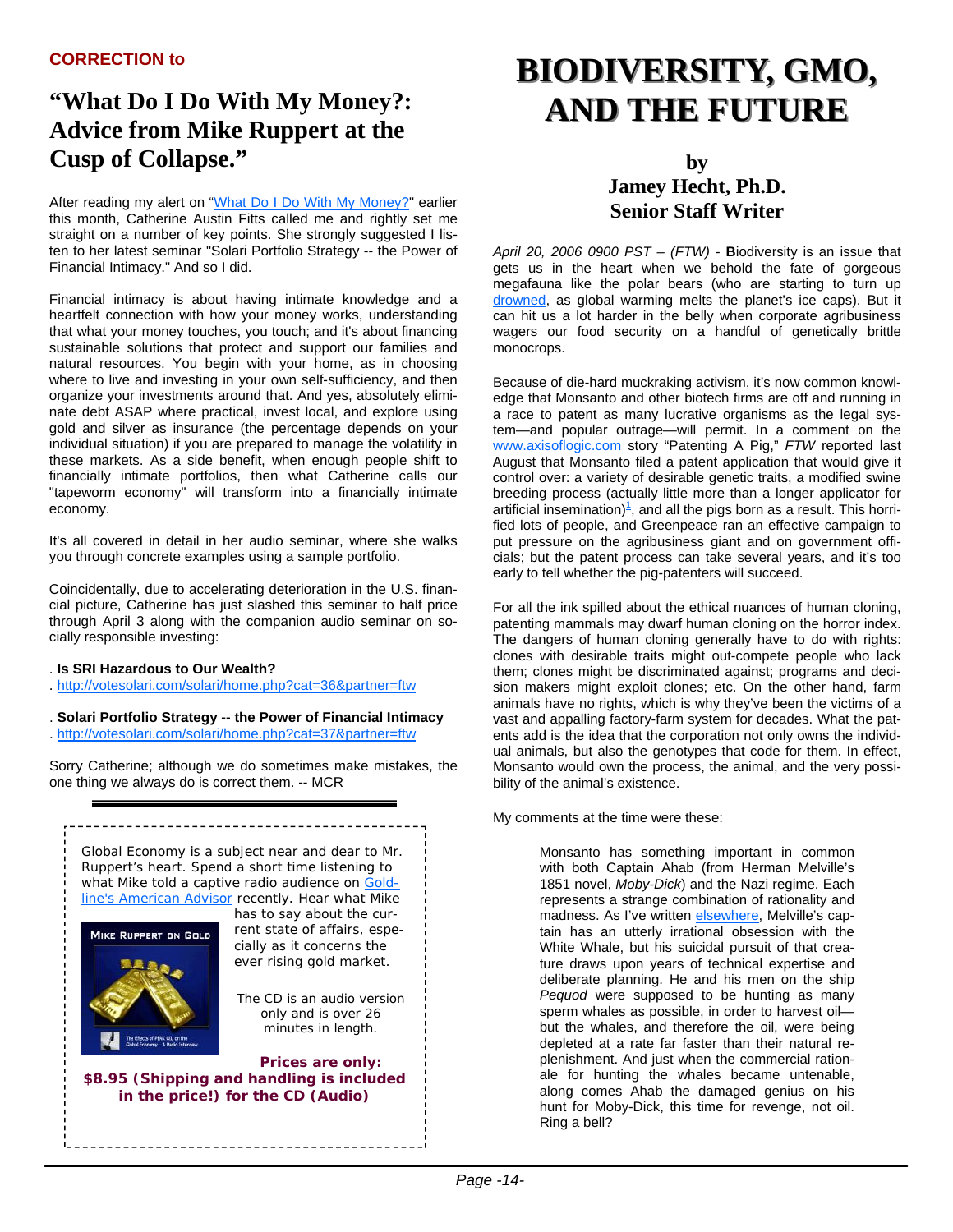Like Ahab, the Nazis were bent on death in a way that failed to distinguish between their own murderous ambitions and the cultic yearning for suicide that helped to draw them into an unwinnable war one which the Nazis lost in part because they failed to secure Russian oil reserves in Baku. Scarce resources were still being diverted to the strategically useless death camps long after it became unmistakably clear, even to the stupidest Nazis on the team, that the war would end in defeat. The avowed motive for Hitler's genocidal expansion into the territory of the Slavs and others was "*Lebensraum*"—room for living, not totally different from the American Manifest Destiny with its smallpox blankets. But the big difference was the Nazi's cool efficiency—the bizarre prominence of rational calculation in the midst of the most irrational depravity. What Himmler had that Custer did not was the combination of bureaucracy, technology, and an ideology of transgressive, taboo-breaking, hubristic scientism. There's that tolling bell again.

Monsanto is pursuing a rational policy of the maximization of profit. Like all bureaucracies, its internal organization works by conducting ethical responsibility away from individual actors. You can sell your own mother to perdition, provided your uniform (with a pay-stub in the pocket) shows that the person responsible is not really you: it's the corporate person. Left to work its designs, Monsanto will extend and maintain its control over the world's food supply—just at the moment when grain stocks and yields are falling farther short of demand, and Peak Oil and Gas begin to close in on the kitchen table. Large scale famine would be difficult to avoid. How can they permit themselves this behavior? By narrowing their focus on the wrong object (profit), and keeping it there no matter what.

Breeding disease resistant pigs—rather than raising healthy pigs—is a Faustian bargain: it will produce germ-resistant herds, but it will make the germs more powerful. Any pathogenic germ population that gets blocked by a newly common swine gene will include a few little guys running around who just don't get blocked. So they get to proliferate in the vacuum left by their blocked peers and presto: another germ-blocking gene is superseded by a mutated new bug. $^{2}$ 

Furthermore, genetically modified pigs are not likely to escape and somehow breed with non-GMO pigs (though GMO animals do sometimes slip through the controls<sup>3</sup>). But GMO crops are far harder to control, and Monsanto has extorted millions of dollars by suing farmers whose fields are found to be contaminated with the company's patented seeds.

A new report by the Center for Food Safety sheds light on the money involved:

> The report finds that, in general, Monsanto's efforts to prosecute farmers can be divided into three stages: investigations of farmers; out-of-court settlements; and litigation against farmers Monsanto believes are in breach of contract or engaged in patent infringement. CFS notes in the report that, to date, Monsanto has filed 90 lawsuits against American farmers in 25 states that involve 147 farmers and 39 small businesses or farm companies. Monsanto has set aside an annual budget of

\$10 million dollars and a staff of 75 devoted solely to investigating and prosecuting farmers.

"Monsanto would like nothing more than to be the sole source for staple crop seeds in this country and around the world," said Joseph Mendelson, CFS legal director. "And it will aggressively overturn centuries-old farming practices and drive its own clients out of business through lawsuits to achieve this goal."

The largest recorded judgment CFS has found thus far in favor of Monsanto as a result of a farmer lawsuit is \$3,052,800.00. Total recorded judgments granted to Monsanto for lawsuits amount to \$15,253,602.82. Farmers have paid a mean of \$412,259.54 for cases with recorded judgments. Many farmers have to pay additional court and attorney fees and are sometimes even forced to pay the costs Monsanto incurs while investigating them.

So that's one major racket: build a seed with a desirable trait that you've patented, physically spread the seed beyond your own land (or just watch while it spreads itself), then sue everyone whose farms have been tainted with your patented seed. The most famous case is that of Canola farmer Percy Schmeiser, whose fields became contaminated with Monsanto's frankenfood. The corporation sued for \$15 per acre, and there's been a protracted legal battle. What is the supposedly desirable trait patented by Monsanto? Resistance to a potently toxic herbicide called "Roundup"—manufactured by Monsanto. Without knowing it, we're often buying genetically modified food whose sole agricultural purpose is to sustain massive doses of petrochemical poison. Who wants in?

What trumps even this piracy for sheer hubris is the biotech industry's "terminator seeds," or "Genetic Use Restriction Technologies." These seeds grow new generations of food crops (say, corn) that are *entirely sterile*. You can eat the new corn, but if you plant it, the seeds just rot in the dirt. That way, you have to keep coming back to the corporation for each generation of seed you want to plant and, ultimately, each ear of corn you want to eat. And as with the "Roundup Ready" trait, pollen from fields of terminator crops can blow in the wind until everyone is growing patented, expensive, sterile foodcrops. The resulting mass starvation would amount to genocide. In such a world, farmers who lack the money to pay Monsanto will starve—and Monsanto will get nothing. The more benign explanation (though this warps the word "benign") is that the Big M is simply squeezing the whole world, getting the money from those who have it, and killing those who don't as an accidental side effect of corporate greed. The more sinister interpretation is that in a world of rapidly diminishing resources—especially water, crucial to third-world irrigation— Monsanto is providing powerful elites with a crucial service: depopulation.

One of the most important forces for improvement on the food security front is an organization founded by Indian physicist Vandana Shiva, called Navdanya or "Nine Seeds." The Navdanya Movement protects indigenous peoples from *biopiracy*, the absurd-yet-legal drawing-up of patents on naturally occurring organisms. Biopiracy may be a crime against humanity, but it's not illegal because it can only be perpetrated by powerful corporate interests, among which Monsanto is only the largest. Here's a striking remark from "For Rice is now Oryza Syngenta!" by Devinder Sharma: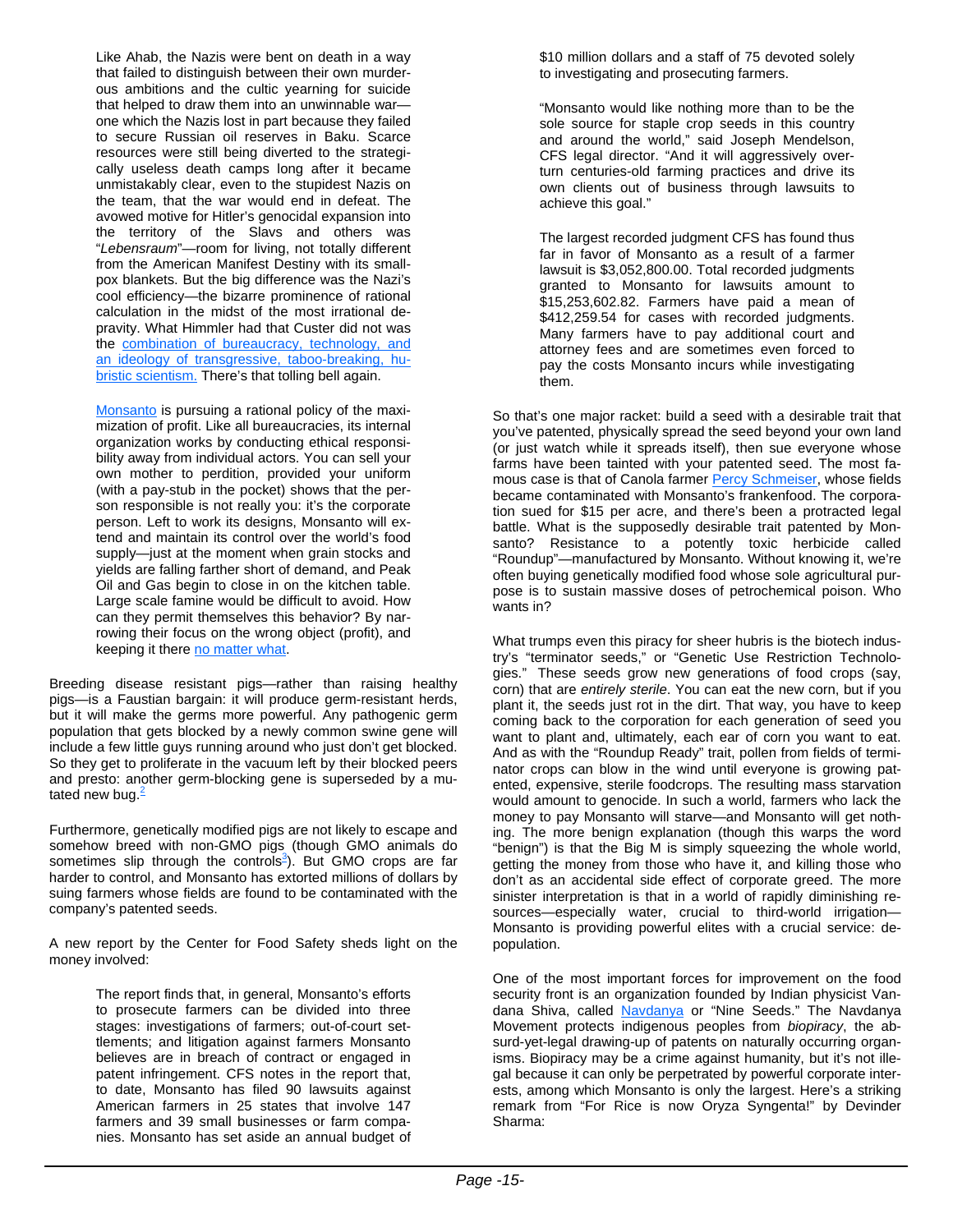The tussle over the monopoly control of rice extends to its 12 chromosomes. These chromosomes contain 430 million base pairs of DNA, and are expected to have about 50,000 genes. Syngenta, in collaboration with Myriad Genetics Inc. of USA, has beaten Monsanto in the game by sequencing more than 99.5 per cent of the rice genome. Syngenta has already made it clear that it will restrict access to the genomic map and expects proprietary control over any research carried out with the information.

But it isn't only the vampires of the biological patent game who threaten global food security. Even without the chicanery of patenting and the brave new world of genetically modified frankenfood, there is the sheer folly of betting everything on a minimal range of crop variety. Daniel Nierenberg and Brian Halweil explain in the 2005 Worldwatch *State of the World* Annual:

> Since the beginning of the last century, 75% of the genetic diversity of agricultural crops has been lost. In China, 10,000 varieties of wheat were under cultivation in 1949; by the 1970s only 1,000 were still in production. Just 20%—one fifth—of the maize varieties reported in Mexico in 1930 are known today. And farmers in the Philippines once cultivated thousands of rice varieties, but by the 1980s just two varieties took up 98% of the growing area.

Advocates of GM monocrops cite technology's success in fighting insects and fungal blights. But traditional farming methods include (d) a vast trove of accumulated knowledge about such pests and their nontoxic suppression. At a huge cost in unintended consequences, GM mitigates the failings of the large-scale industrial farming from which it sprang—not traditional farming, which had its own ways of preserving crops from pests. Take a look at this abstract of a key paper by agroecologist Miguel Altieri:

> Biodiversity is a salient feature of traditional farming systems in developing countries and performs a variety of renewal processes and ecological services in agroecosystems. It is of fundamental importance to understand the role biodiversity can play in reducing pest problems, if vegetation management is to be used effectively as a primary IPM [integrated pest management] tactic in small-scale sustainable agriculture. The maintenance of biodiversity in traditional agroecosystems is not random, but depends on a complex set of indigenous technical knowledge systems (ethnoscience).

If you want to establish control over the range of plants available to farmers, you have to stop them from exchanging seeds with one another. We close with a quotation from "Monocultures, Monopolies, Myths And The Masculinisation Of Agriculture" by Vandana Shiva, Director of India's Research Foundation for Science, Technology and Ecology:

> The attempt to prevent farmers from saving seed is not just being made through new IPR laws, it is also being made through the new genetic engineering technologies. Delta and Pine Land (now owned by Monsanto) and the U.S. Department of Agriculture (USDA) have established new partnership through a jointly held patent (No.5723785) to seed which has been genetically engineered to

ensure that it does not germinate on harvest thus forcing farmers to buy seed at each planting season. Termination of germination is a means for capital accumulation and market expansion.

However, abundance in nature and for farmers shrinks as markets grow for Monsanto. When we sow seed, we pray, "May this seed be exhaustless." Monsanto and the USDA on the other hand are stating, "Let this seed be terminated so that our profits and monopoly is exhaustless."

 $1$  "We applied for a patent...for some specific reproductive processes in swine," said Monsanto spokesman Chris Horner. "Any pigs that would be produced using this reproductive technique would be covered by these patents." The practices Monsanto wants to patent basically involve identifying genes that result in desirable traits in swine, breeding animals to achieve those traits, and using a specialized device to inseminate sows deeply in a way that uses less sperm than is typically required. REUTERS, August 10, 2005, "Crop King Monsanto Seeks Pig-Breeding Patent Clout," by Carey Gillam.

 $2$  At that point, a genetically uniform population of pigs is much more vulnerable to the new threat than a genetically diverse population would be. Narrowing the genetic purview of a population means amplifying the risk of serious losses to microbial or fungal attacks.

<sup>3</sup> See GM WATCH at http://www.gmwatch.org/archive2.asp?arcid=5728:

The genetic engineer's garbage can: the U.S. food supply. When nearly 400 pigs used in U.S. bioengineering research apparently entered the food supply, the FDA said "it could not verify the researchers' claim [that the pigs weren't dangerous] because they failed to keep enough records..." (**US biotech researchers careless with 386 pigs - FDA**, full story below)

Here are some more missing GM pigs from the same report:

"One year ago, several genetically altered pigs ended up in Canadian poultry feed. Researchers at the University of Guelph in southern Ontario discovered 11 dead piglets were mistakenly sent to a rendering plant and ground into poultry feed."

The year before that we had:

"Tainted pork from genetically altered pigs stolen from the University of Florida showed up in sausage served at a funeral in High Springs, university police said.

The stolen pigs were genetically engineered to develop a disorder similar to diabetic blindness in humans. University officials do not know what effect, if any, the treated meat could have on people who eat it.

The pig incident is one in a series of missteps at the university's Animal Resources department which oversees the treatment of biomedical research animals."

("**Tainted pigs show up in sausage at funeral,"** The Associated Press, June 3, 2001)

Pigs themselves were also put at risk by a lab break-out a year later:

WASHINGTON -- Federal authorities are investigating the disappearance of genetically altered bacteria fatal to pigs that appear to have been stolen from a research laboratory at Michigan State University.

Investigators said that while the bacteria apparently are harmless to humans, they could devastate the pork industry if replicated and released, and they are treating the case as a potential terrorist threat.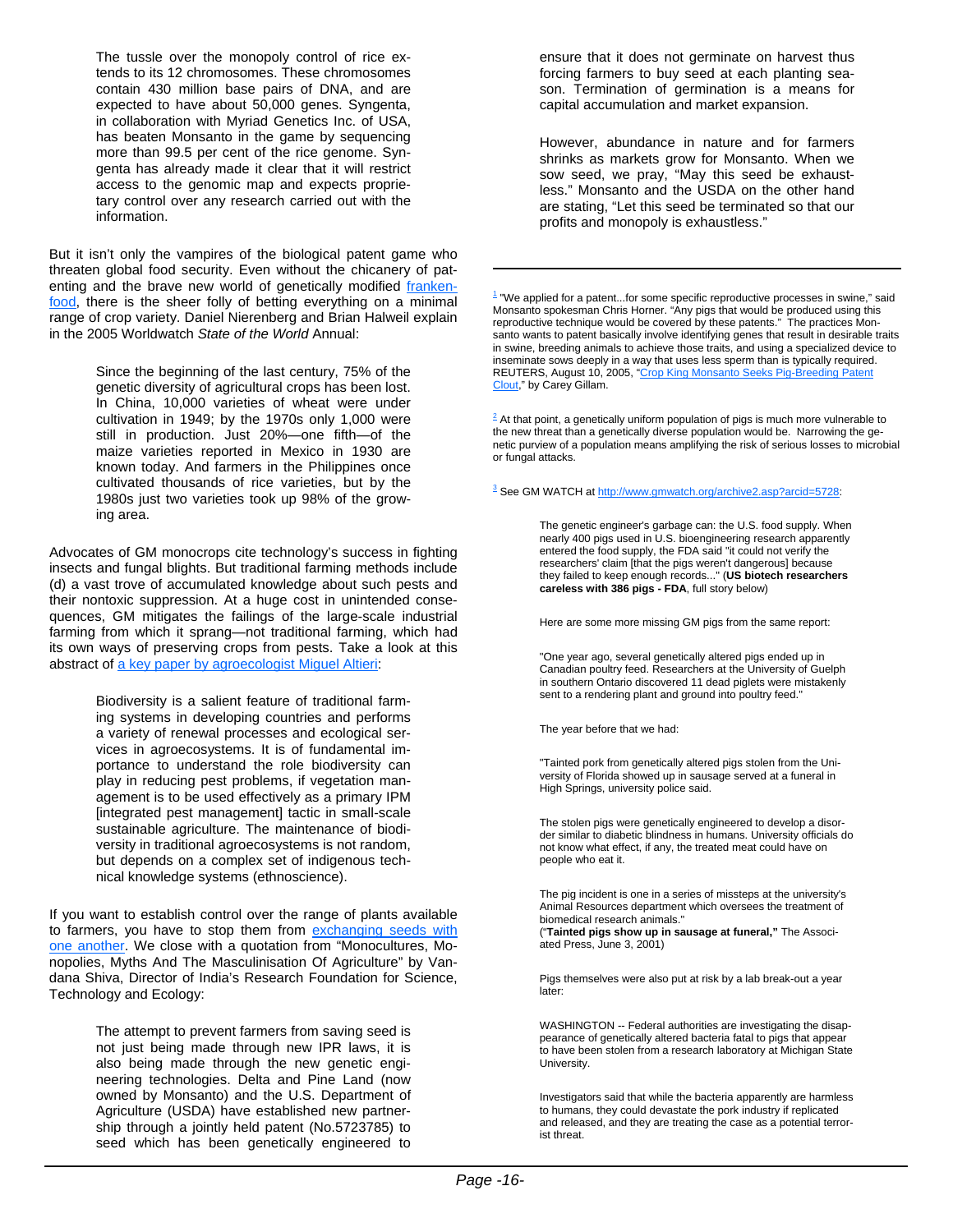*"The roots of war are in the way we live our daily lives – the way we develop our industries, build up our society, and consume goods. We have to look deeply into the situation, and we will see the roots of war. We cannot just blame one side or the other. We have to transcend the tendency to take sides."*

Thich Nhat Hanh, "Peace Is Every Step," Bantam Books, 1991

## **THE RENEWABLE WAR THE RENEWABLE WAR MACHINE MACHINE**

#### **Sustainable-Destruction**

**Compiled by Michael Kane** 

*March 30, 2006 1000 PST – (FTW) - In the face of Peak Oil, the military is preparing for energy insecurity and blackouts at their domestic installations by insulating themselves with renewable energy sources both on- and off-base.*

*The following report consists of information compiled from government, public relations, and mainstream news reports with links to the original sources showing specific examples of the military's growing utilization of renewable energy. Italicized sections are FTW comments.*

*\*\*\**

*The semi-secret underground command center at Cheyenne Mountain, Colorado—where NORAD, NORTHCOM and USS-PACECOM headquarters are located—has six 1.75 MW diesel generators for backup power operating on regular diesel fuel. However, it is believed that renewable energy sources may be better than non-renewables for emergency backup reserves in addition to supplementing day-to-day consumption.* 

*Led by the Air Force, the military has documented all renewable energy projects within 100 miles of their installations. The CIA has recently announced it will be moving its domestic division to Denver. Colorado is certain to see many "steel in the ground" renewable projects in the near term, especially within 100 miles of Cheyenne Mountain and Denver.*

#### **Renewable Energy Conference in Fort Collins, Colorado**

*Fort Collins is less than 70 miles from Denver.*

#### **US BioGen Building Ethanol Plant in Fort Meyers: Exploring Biodiesel**  http://www.fortmorgantimes.com/

Stories/0,1413,164~8305~2987665,00.html

*Fort Myers is 80 miles from Denver. Ethanol/ diesel blends are being tested at military bases and biodiesel is also a suitable supplemental fuel for diesel engines and generators.*

**Colorado Testing Wind Potential in San Isabel**  http://www.renewableenergyaccess.com/rea/news/

story;jsessionid=aFQwVttvvwj8?id=35545

*San Isabel is 92 miles from Cheyenne Mountain. Tests have shown the area to be a class-5 wind resource, making it an outstanding location to install turbines.*

#### **Biomass Energy Grant Awarded to Colorado**

http://www.renewableenergyaccess.com/rea/news/story? id=35524

#### **CIA Invests in No-Fuel Power Generators**

http://www.upi.com/NewsTrack/view.php?StoryID=20051018- 111431-4825r

#### **RENEWABLE WAR MACHINE**

http://www.acq.osd.mil/ie/irm/Energy/renew\_energy/ renewable.htm

The Department of Defense (DoD) created a Renewable Energy Assessment Team to explore solar, wind and geothermal energy resources at military installations.

Led by the U.S. Air Force, the team conducted on-site assessments at military bases in the Continental United States. The completed reports summarize the wind, solar, and geothermal resources identified at installations and surrounding regions (within  $~100$  miles).

Additionally, the team made recommendations on how to economically purchase renewable energy and encourage the growth of on-site energy development at select military bases. They have reviewed established and new technologies for collecting, storing, and transmitting renewable power.

Finally, the team defined the benefits and drawbacks of developing renewable resources, including reports on the efficiency, reliability, and vulnerability of the installation's energy systems and regional cost/reliability impacts.

**DOD Renewable Energy Assessment – Final Report**  http://www.acq.osd.mil/ie/irm/irm\_library/Final%20Renewable% 20Assessment%20Report.pdf

It was found that renewables have the potential to provide added energy security when the source of generation is on the installation. Renewables in close proximity and which can be dedicated to the installation, especially when teamed with existing diesel power sources, can also contribute to energy security, although electric lines transmitting this power to the installation could be at risk. **In some cases, where energy security needs are high, it could be more cost-effective to pay a slightly higher cost for renewable energy than to acquire more conventional alternatives.** [emphasis added]

(The DoD will) **encourage installations to evaluate renewable energy alternatives as part of contingency planning for grid outages.** Planning should be done regionally, include regional utilities and suppliers, and consider the use of the installation's renewable energy capacity as part of a local islanding strategy. [emphasis added]

**ARMY ENERGY PROGRAM: Renewable Energy Projects**  http://hqda-energypolicy.pnl.gov/programs/ renewable\_projects.asp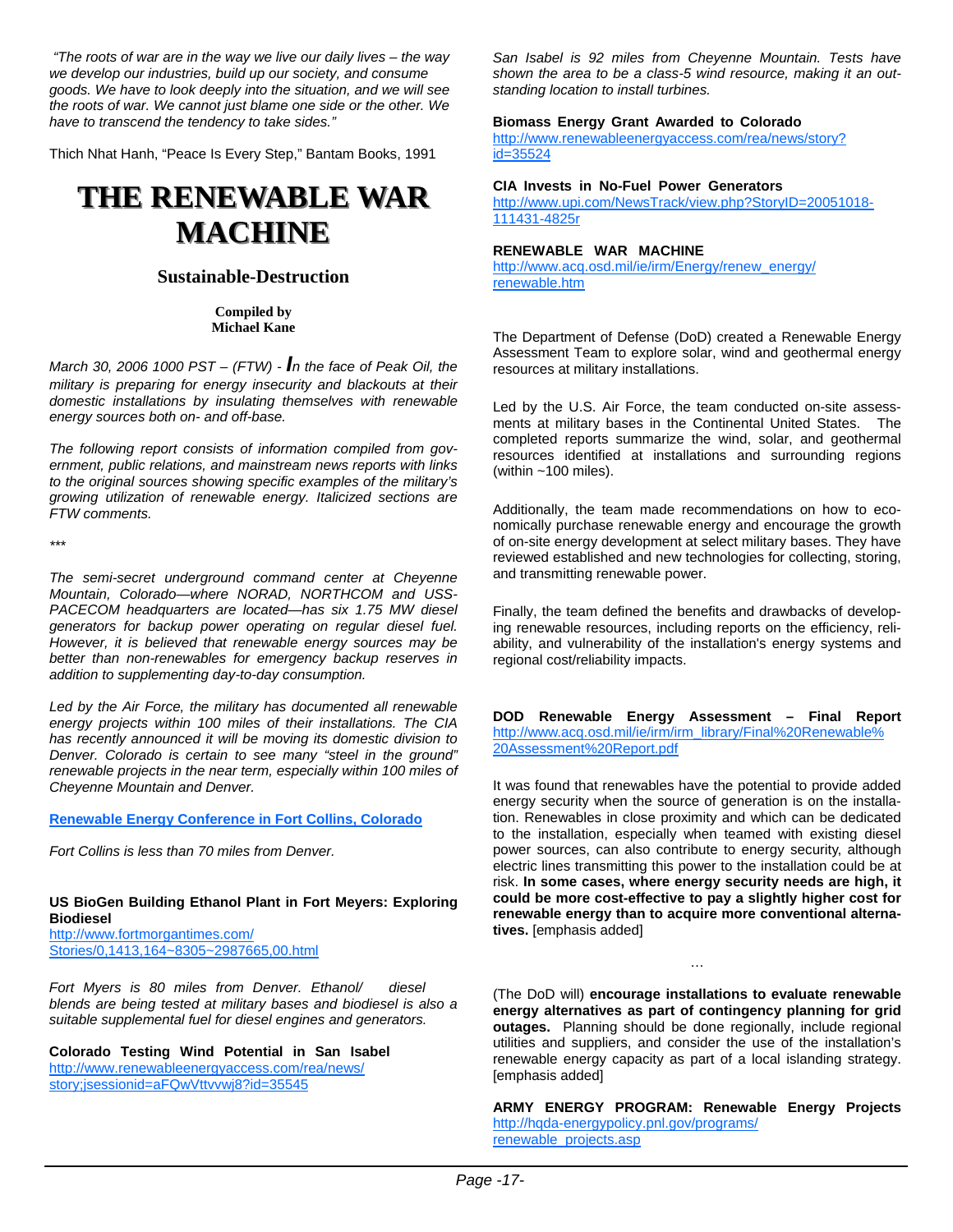Army policy is to purchase Green Power—electricity generated from renewable energy sources when it is available. The Army continues to emphasize the use of passive solar designs, such as building orientation and window placement and sizing, in a variety of building types and new-facility construction. The Army anticipates more growth in the implementation of renewable energy and active solar technologies due to the recently implemented Sustainable Design and Development guidance . http:// www.hqda.army.mil/acsimweb/fd/linkssdd.htm

The Army has entered into a contract with Washington Gas Energy Services to purchase 5 million kWh of wind power and 14 million kWh of landfill gas annually through December 2004. This purchase makes the Army a leader in the purchase of renewable power and assists the Army in achieving the goals of EO 13123 (.pdf, 80Kb) . The wind farm (located in West Virginia) will deliver 5 million kWh of renewable power annually to Walter Reed Army Medical Center, Adelphi Labs, and Fort McNair. The Army will receive environmental credits for this purchase.

#### **National Security to Lead Renewable Energy Deployment:**  http://renewableenergyaccess.com/rea/news/story?id=19841

*In December of 2004, military and intelligence professionals endorsed renewable energy for "national security" at a conference in Washington D.C. sponsored by the American Council On Renewable Energy (ACORE). At this conference, former Director of Central Intelligence James Woolsey said that a main component of the "war on terror" is oil. This supports what FTW has always known to be true: the so-called "war on terror" is essentially a cover for resource wars.*

*When FTW first caught wind of this report, we published the following:* 

*[Former US officials in the planning elites at defense and intelligence-related corporations are coming out in favor of renewable energy with fresh zeal. At a December conference of the American Council On Renewable Energy (ACORE), gradualist rhetoric yielded to crash-program urgency: "The conference was convened primarily to acknowledge that the past three decades of research and development in the U.S. have yielded positive results and that it's time to move into a new phase - a broad and deliberate deployment phase."* 

*In other words, the energy problem is so critical at this moment that we must start using what we've got now, whether it's perfected or not: whether it is sustainable or not. If we don't, then we lose everything anyway. At least this will start buying us a little time.* 

*After the debacle of Centcom's 2004 experience, the military is interested too -- not because energy independence will make it less necessary to kill and die, but because the war machine will be more flexible and enduring if they can run it on biodiesel.* 

*We now have a growing list of elites who are personally moving to renewables and alt energy sources. This confirms Peak Oil in a whole new dimension: the people who have the power to respond to it on their own behalf are doing so, rapidly and with a dark new seriousness. –* FTW]

**Lokheed Martin Leads Boeing and SAIC into BIG SOLAR**  http://www.energylan.sandia.gov/sunlab/PDFs/asme2001 adds.pdf

*Boeing and SAIC have been working in partnership with Stirling Energy Systems (SES) on Advanced Dish Development Systems (ADDS), referred to as concentrating solar power or solar thermal. This project has been developed at Sandia National Laboratories, which is run by Lockheed Martin. According to Stirling's FAQ page , the ADDS technology is 20 years old, yet these systems are just now being brought to market for the first time. http:// www.stirlingenergy.com/faq.asp?Type=all*

*The first commercial project to be installed of this kind will be 70 miles north of Los Angeles in the desert where an array of 20,000 dishes, over 4 square miles, will have the capacity to produce 500 MW of energy at peak output. This is not PV (photovoltaic) technology; it is entirely different. Solar thermal has the capacity to generate much more energy than PV at a lower cost. One has to wonder why this technology has been held back for two decades.* 

## **Department of Defense Funds \$53 M Solar Program**

http://renewableenergyaccess.com/rea/news/ story;jsessionid=aTWuvc49U5M9?id=38812

The DARPA program calls upon the consortium (of solar producers) to develop and produce 1,000 Very High Efficiency Solar Cell (VHESC) prototypes that are affordable and that operate at efficiencies of at least 50%

**Wind Turbines Operational At Guantanamo Bay Naval Base**  http://www.renewableenergyaccess.com/rea/news/story? id=33704

**Ethanol Diesel Blend to be Tested at Military Bases**  http://www.renewableenergyaccess.com/rea/news/story? id=34180

**National Guard Training Center Goes Solar**  http://www.renewableenergyaccess.com/rea/news/ story;jsessionid=aJxQmFtXV9jd?id=35491

#### **Cheyenne, Wyoming– Air Force Base Constructs Wind Turbines**

http://www.renewableenergyaccess.com/rea/news/ story;jsessionid=a73Ifww-hChh?id=33227

The Francis E. Warren Air Force Base in Wyoming is constructing two 900 kW wind turbines to supplement the base's power needs.

#### **U.S. Army to Develop Wind Energy at Fort Bliss, Tx.**  http://www.awea.org/news/news100899fbl.html

#### **Camouflage Solar Panels**

http://www.renewableenergyaccess.com/rea/news/ story;jsessionid=aWNH14gpzaGg?id=28183

Konarka is developing portable, electric-generating buildings for the military.

#### **Solar Powered Tents in the Military**

http://www.defensetech.org/archives/000989.html

**Iowa Thin Film Technologies** develops flexible solar panels that can be made into army tents, sleeping bags and clothing. http://www.wired.com/news/technology/0,1282,64021,00.html

Jean Hampel, project engineer in the Fabric Structures Group at the Army's Natick Soldier Systems Center (www.natick.army.mil),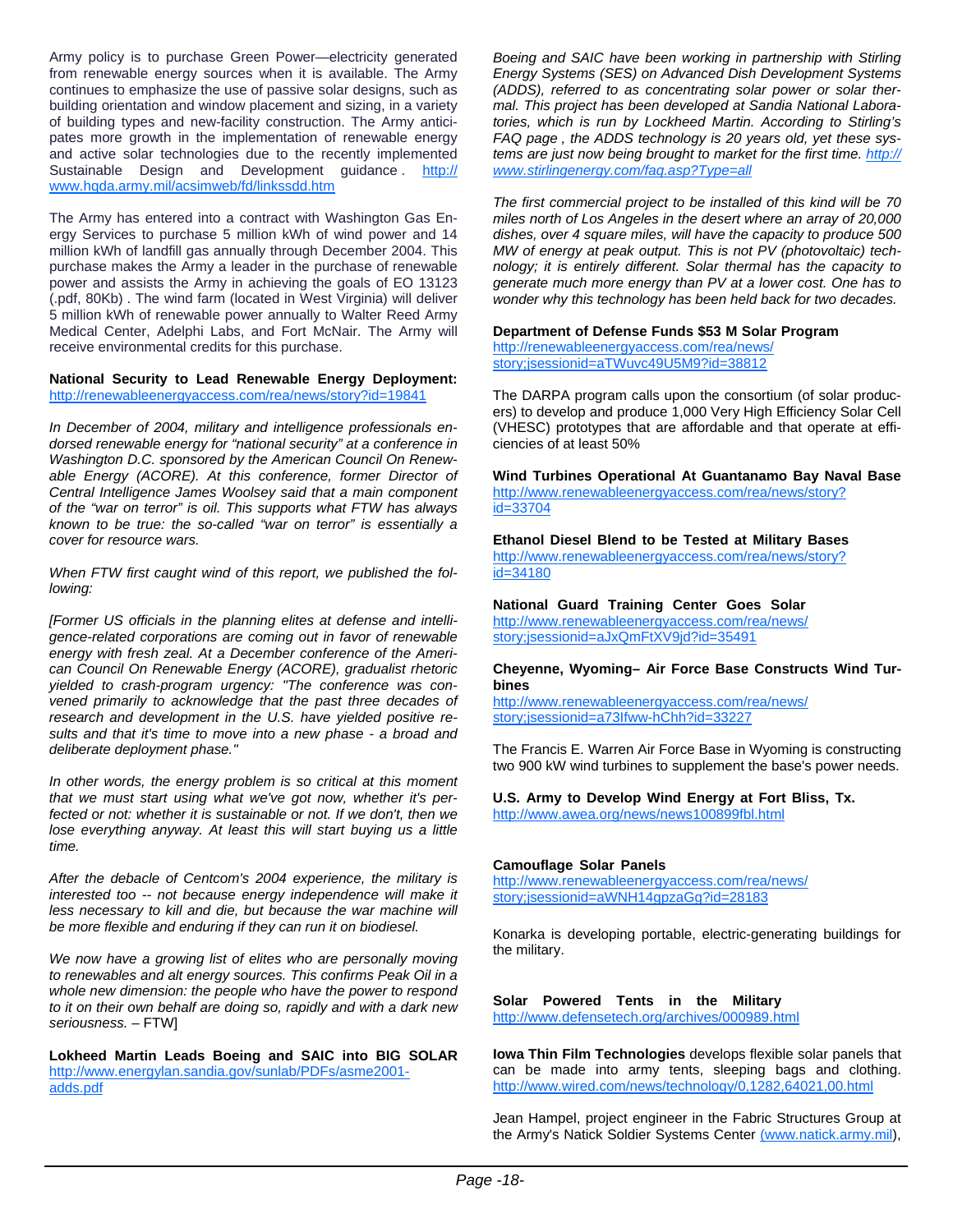said the need to reduce the Army's logistics footprint spurred interest in developing lightweight solar panels. "We want to cut back on the things that soldiers have to bring with them," including generators and personal battery packs, Hampel said. In modern warfare, portable power for communications technology is every bit as important as firepower and manpower.

*Related links:* 

*http://www.powerfilmsolar.com/products/index.htm http://www.iowathinfilm.com/*

#### **Lightweight Solar Cells for Space and Defense**

http://www.renewableenergyaccess.com/rea/news/story? id=35435

United Solar Ovonic announced that the Air Force Research Laboratory (Kirtland AFB, NM) has awarded the company a \$6.7 million, 18-month contract to continue development of its ultralightweight, high-efficiency solar cell technology for use in space and airship vehicles addressing defense and homeland security applications.

#### **Solar-powered Underwater Robots Unveiled**

http://www.renewableenergyaccess.com/rea/news/story? id=38201

The underwater vehicles have captured the attention of the U.S. Navy, which will evaluate their use for coastal surveillance applications.

#### **AES Increases Wind Assets**

http://www.renewableenergyaccess.com/rea/news/ story;jsessionid=a4viNUCk54Sf?id=24726

*AES (Applied Energy Services) Corporation of Arlington, Virginia, owns 2,750 megawatts of wind generating capacity. They are a major energy support mechanism for the military. Many individuals on the AES board of directors have strong ties to the Pentagon.* 

#### **AES Corporation Acquires SeaWest Holdings, Inc.**

http://www.ewire.com/display.cfm/Wire\_ID/2440

Through the acquisition of SeaWest, AES has become one of the leading developers and operators of wind farms in the U.S.

**Army Calls Upon Army Corp of Engineers to Implement Sustainable Energy Development**  http://www.hqda.army.mil/acsimweb/fd/docs/SDD.PDF

*\*Cape Wind Under Federal Control: The Cape Cod wind project is not under the control of the state of Massachusetts. Since it is located offshore, in federal waters, the project falls under the control of the Army Corp. of Engineers, who have just released a massive report on Peak Oil. Cape Wind (if completed) will be America's first offshore wind farm with a capacity to produce 420 MW of energy at peak output.*

#### **U.S. Air Force Locks In to Renewable Energy**

http://www.renewableenergyaccess.com/rea/news/ story;jsessionid=F971FDD976411FE3B1823A65FE723C35? id=44417

The U.S. Air Force is the largest purchaser of renewable energy in the nation.

#### **Energy and Security Group**

http://www.renewableenergyaccess.com/rea/market/business/ view?cid=4341

A small, woman-owned professional services company serving US military, other government, industry and international development agency clients in the US and overseas.

We focus on expanding the use of clean energy and environmental technologies and practices to enhance economic performance, promote energy security, improve quality of life, and advance resource sustainability.

#### **U.S. Army-Hawaii gets national recognition for renewable energy efforts**

http://www.heco.com/CDA/default/0,1999,TCID%253D7% 2526EmbedCID%253D4763%2526CCID%253D0%2526LCID% 253D2940%2526CTYP%253DARTC,00.html

The U.S. Army's 25<sup>th</sup> Infantry Division (Light), Hawaii has received national recognition for initiating two major energy efficiency projects, including the largest individual solar waterheating project ever undertaken in the nation.

## **Killing Hope, Enlivening Options**

### **by Carolyn Baker**

*March 20, 2006 0800 PST (FTW)* - **A**s Bush's poll ratings continue plummeting, as the stench of Washington's cesspool of corruption wafts across the nation, and as one courageous Senator, Russ Feingold, introduced censure of the President, I continue witnessing the **clueless left** clutching teddy bears and hoping that somehow, some way, the 2008 elections offer the promise of "taking back America," a phrase that I have come to loathe in the last five years as the nation sinks more blatantly and precariously into the quicksand of fascism. Although I have long ago said my good-byes to "hope," I cautiously embrace options, and in the following essay, I intend to clarify the difference between the two and enumerate a few of the options I have come to believe are available to those who clearly recognize that we are living in a fascist empire locked into the Terminal Triangle of Peak Oil, global climate change, and planetary economic meltdown.

For a number of reasons I perceive hope as detrimental to our sanity and survival. First, I have no interest in "taking back America" because the America to which most left-liberals refer when mouthing this empty slogan is not an America that I want back. I want no part of "lesser evils" and political parties that collude in the demise of the nation, the planet, and its inhabitants. As long as any of us "hopes" for the return of that America, we delude and infantilize ourselves, waiting like toddlers for the appearance of Santa Claus. Tragically, the plump, jolly St. Nicholas the left longs to have back is not a pal, but a predator who delivers economic, environmental, social, and spiritual devastation in packages with more appealing gift-wrap.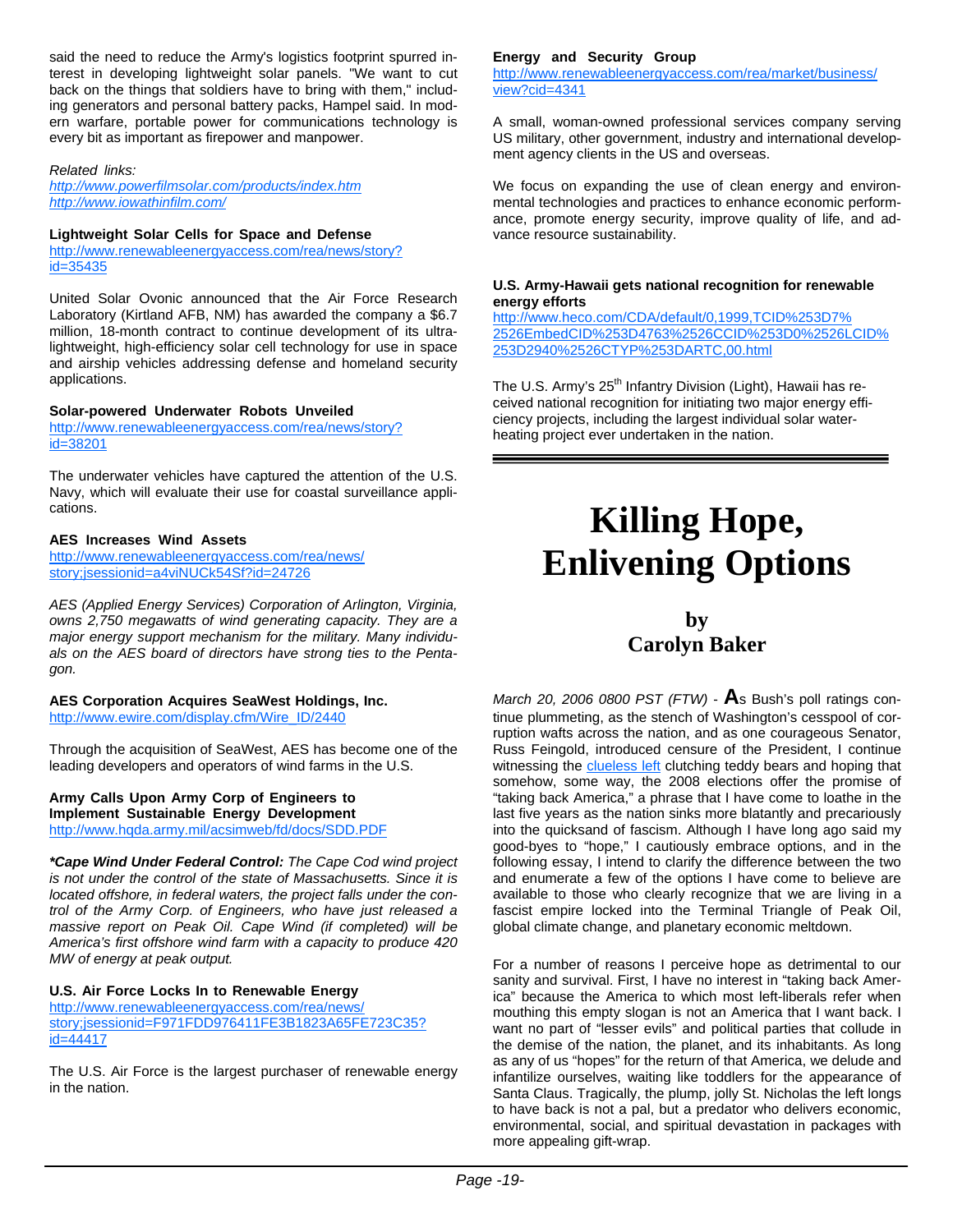Living as I do near the U.S.-Mexican border, I was privileged for some years to teach in Mexico where I learned far more from my students who were university-educated professionals than they could have ever learned from me. They taught me much about their culture and their country's politics. In those days I believed in "lesser-evils" and found it difficult to understand the complete absence of hope among educated Mexicans for political change in their country. While I learned much about the depth of corruption in Mexico, its abject, merciless poverty, and the barbaric lengths to which its corrupt underworld of politicians and narcotraffickers were willing to go to maintain their power, what was most valuable was finally comprehending the attitude of my students toward all this—an attitude which was virtually devoid of hope. While their perspective may be labeled by some as "passive," I witnessed in awe their determination to create options in their personal worlds because they had come to fully understand the futility of trying to alter the big picture. Because they had no illusions, they had no hope, but they did have options.

The ruling elite of the United States and its corporate media in giddy complicity, have created an almost impenetrable illusion that this nation is a polar opposite of Mexico. When I cross the border, get stopped by a Mexican police officer making \$300 a month and slip him \$10 not to arrest me, confiscate my license, and impound my car, then return to the U.S. and tell my friends about it, heads shake and distressed expressions appear on faces, almost always followed by the words, "Those poor Mexican people; their nation is so corrupt." These days, when trying to explain the depths of corruption in the United States, I'm fond of saying that America is quite simply, Mexico with makeup. When American citizens thoroughly understand that, they will stop "hoping" and have more energy available for creating options. As Catherine Austin Fitts is fond of saying, we spent two years of time and energy trying to get a lesser-evil elected in 2004 when we could have been creating sustainable solutions instead of supporting yet another rigged election.

So when we've "gotten it," what options do we have? Bear with me if some of these suggestions sound too elementary. I'm laying out a process here:

1. First and most fundamental is the willingness to look at how ugly the situation really is. This is not unlike being willing to look at the extent of dysfunction in a family. In the family system, this may begin with feelings of discomfort, followed by thoughts that someone in the family may have a dirty little secret, followed by the awareness that that someone is an addict or alcoholic, followed by the realization that that someone was a child molester, followed by the awareness that that person may have molested many children. The journey from "feelings of discomfort" to the realization that one may have been sexually abused to the realization that it happened many times to oneself and one's siblings is a daunting, painful odyssey of hurt, rage, shame, and a plethora of other negative emotions. At any time in the process, one may choose to go "thus far and no farther," but then one is confronted with the reality that "thus far" is not the whole truth.

So it has been as I have discussed September 11, 2001 with hundreds of people. Quite often the response is, "I don't *want* to know the whole truth." That is always a prerogative to which one has every right, *and* it must be remembered that if one stops there, the remainder of reality always awaits revelation. Like the full disclosure of ugly secrets in dysfunctional families, owning and assimilating the abhorrent realities of our government is a process that requires a willingness to invest time and energy in developing one's learning curve,

not to mention extraordinary courage.

2. One of the most important things that awakened progressives can do is stop fearing and dreading talking about and dealing with money. For decades, I walked around quite pleased with myself because I only had what I needed and recoiled at words like "investment," "abundance," and "wealth". More recently, especially through the work of Catherine Austin Fitts, I have come to understand that money, like a hammer, is simply a tool. The tool can be used to drive a nail, or it can be used to bludgeon someone to death.

One of the most important concepts activists need to understand is that money is not the enemy and that people who know a lot about money are not necessarily rich, greedy extortionists. In fact, they are natural allies for economic transformation.

An enormously important piece of this, of course, is eliminating personal debt, particularly in the light of the 2005 Bankruptcy Reform Laws.

3. Not only must we move through our fear of the topic of money, we must come to understand how it works in our communities. Until that is changed, the election of politicians to national office is a waste of time and energy because it is nothing more than the re-arrangement of deck chairs on a sinking ship. Again, thanks to the work of Catherine Austin Fitts, this reality has changed my focus and functioning as an activist. All genuine solutions are local. All others are props in the scenario of a crumbling empire.

4. We can continue to research and prepare for the realities of Peak Oil. We know that there is no combination of alternative energies that can be implemented on a national or planetary scale in time to avert a global energy crisis, but there is much we can do locally. Gaining much popularity across the nation is the Local First movement which focuses on purchasing from local businesses first, banking only with local banks, and networking with local farmers and food co-ops to create a sustainable food supply as Peak Oil impacts the price of food and other products. A stellar example of this trend is Willits, California whose population is overwhelmingly united in creating a sustainable future for its community. In addition, we can experiment locally with alternative energies and address other resource issues such as water and creating non-genetically modified seed banks.

5. We can invest in precious metals. Not everyone can afford to invest in gold, but almost everyone can invest in silver, and the sooner the better! An excellent source for silver is **The Money** Changer and for gold, Goldline. During the Great Depression, there were over 200 local currencies in the U.S. Groups working locally on sustainability may also want to explore possible alternative currencies that would be feasible in their places.

6. Many individuals and families are relocating to areas of the country that are more amenable to building sustainability. There are no ironclad rules about this. Arable land, available firewood and water supply are important, as well as other factors such as severity of seasons and the presence of kindred spirits with whom to build community. In his article and book The Long Emergency, James Howard Kuntsler offers some suggestions.

7. Sustainability cannot be created in isolation. Crucial in one's "options portfolio" is a sense of community. In my opinion, having the ideal location is less important than establishing a network of support with others who are journeying on the path of sustainable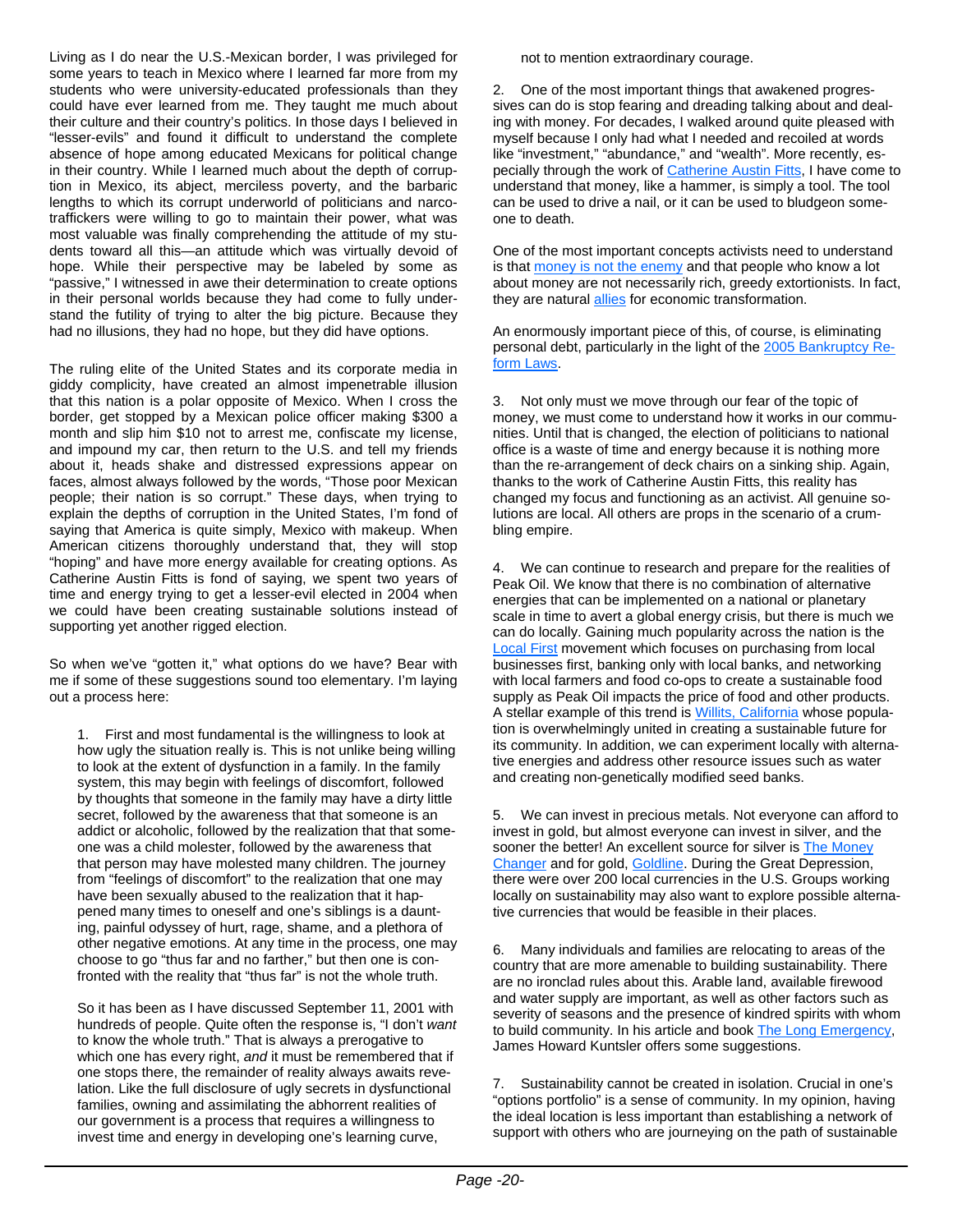8. We must also prepare spiritually for the demise of Western civilization as we have known it. Whether or not one has a spiritual path, it is important to be able to make sense of and give meaning to the unprecedented and dizzying changes that the Terminal Triangle will present in the coming years. (Please see my article, Navigating The Collapse Of Civilization: A Spiritual Map)

Paralleling the transformation of the community is the re-making of one's inner world. In fact, one will impact the other as Catherine Austin Fitts explains in her wonderful article Coming Clean.

Recently a friend remarked that I seem more relaxed and less stressed. I replied that one reason might be that I have stopped trying to change the world and the country and am focusing more on changing myself and my community. Without thinking, the words, "I feel more hopeful than I have felt in years," came out of my mouth. Later as I reflected on my comment I realized that, for me, genuine hope is a byproduct of channeling my energy into sustainability on the local level—a cellular awareness that no government, politician, or political party can or will reverse the unprecedented, catastrophic challenges that human beings have created in the past five hundred years. Only we can do that, place by place, as, in community with each other, we enliven and expand our options.

*\*\*Carolyn Baker, Ph.D. is an adjunct professor and freelance writer living in New Mexico.* 

# **LEARNING TO LOCALIZE LOCALIZE**

**by Lindsay A. Gerken Staff Writer**



*April 19, 2006 1300 PST (FTW) - WILLITS* - **D**riving through dripping redwoods on a misty, rainy day reminded me why I came to the Regional Localization Networking Conference in Willits, California on the weekend of April 7th through 9th. The redwoods have adapted to their local environment, resisting rot and decay that threatens other non-native plants, so that the hundreds of inches of rain and flooding that occur along the Northern California coast is a blessing to the redwood instead of a curse. If loggers come along and cut down the vertical grandeur of a redwood, the redwood fights back by budding another sapling straight from its stump. Learning about what conference attendees called "biomimickry," I recalled the redwood tree, with its mighty presence, fruitful existence, and custom adaptations to its surroundings. Standing in Willits with my entire body collapsed alongside a redwood that supported my weight with undeniable solidarity and the smell of wet bark, I realized that if the purpose of this conference was to learn how to localize our efforts; whether with currency, agriculture, or local business practices; then it was fitting that all attendees consistently had a forest full of reliable redwoods to act as teachers.

Over one hundred people met and networked with each other from various parts of the Pacific Northwest region, from as north as Vancouver, British Columbia to as south as Monterey Bay, near San Francisco. Considering that the goal of the conference was to establish networking relationships between attendees, the conference was a raving success. At the same time though, I would have liked to have heard more from the highly informational, spectacular speakers (some of whom weren't even originally on the conference schedule) such as Steve Heckeroth, Annette Riggs, and Julian Darley of the Post Carbon Institute, and less of the theoretical visualizations of speakers such as the governmental representative from the Environmental Protection Agency.

On Friday night, Lanny Cotler, facilitator of the conference's sponsoring organization, Willits Economic LocaLization (WELL), introduced keynote speaker, David Schaller of the EPA. Before inviting Schaller to speak, Lanny asked the audience many hard questions about the future of natural resources, American society, and the human race. Calling those in the audience "bioneers," Lanny asserted the conference's underlying main idea: Peak Oil and the post-carbon era are upon us, and it's time to expand the movement to localize resources. Lanny rightly reminded the audience that the government and "technocracy" are not going to save us—we are the ones we've all been waiting for and the time to move is now. Emphasizing that the people rule and not the US markets, Lanny then asked Schaller to give the audience back some of its lost faith in the government.

Schaller's long power-point presentation called "Staring Down Scarcity" vaguely skirted around the intangible topic of viewing the natural world through lenses of either "scarcity or abundance." Sorting through the mire of Schaller's dimly-presented materials, I found some kernels of practical, tangible products and examples that *FTW* readers can use:

Citing companies with sustainable economic practices, Schaller mentioned a company from Great Britain that is using their local sheep's wool to create Thermafleece, a natural and highlyeffective building insulation that makes the risks of asbestos obsolete. Also mentioned were current innovations such as sprayon soy sealant for building projects, degradable bioplastic ware for sustainable picnicking, and Oliod engines for environmentallysafe water treatment.

Of particular interest to the beer-drinkers in the audience was the example of the New Belgium Brewing Company (known for their Fat Tire Amber Ale), which has created a way of operating that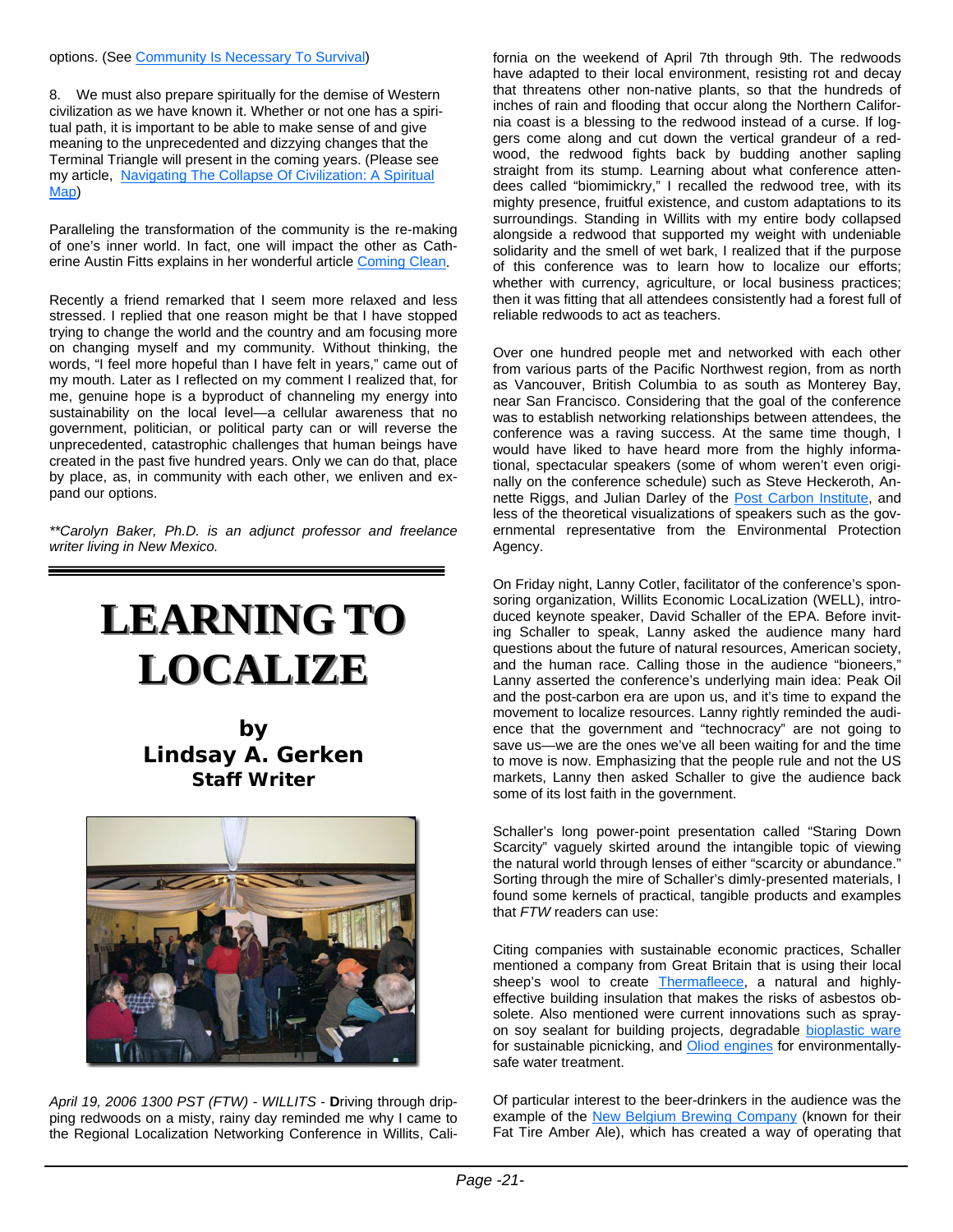they call "Beer and Beyond." The brewing company drastically reduced the amount of wastes it produces by powering their facilities with wind, reducing greenhouse gas emissions, building sustainably, recapturing and reusing waste water, and recycling waste products—such as using spent beer grain to feed cattle that in turn create manure that fertilizes soil to grow more grain. As the New Belgium Brewing Company found out, sustainable business practices not only benefit the Earth, but they also increase the company's profit margin. Simply by recapturing and reusing waste water, the brewing company uses only about four barrels of water to produce one barrel of beer, as opposed to the industry standard of using eight. In this way, the New Belgium Brewing Company spends about half as much money on water as do other breweries of comparable size.

Saturday's activities included several group break-out sessions wherein specific subjects were discussed and ideas were shot around the room like ricocheting brain bullets. Five total groups, placed together by region, first shared their "best practices" for economic localization. The group that this writer participated in encompassed people from Nevada County, Siskiyou County, Napa County, and Sonoma County. Some of the ideas expressed between representatives of these counties included: making asset maps of communities, including where waterways and gardens are located; conducting energy audits to determine the changes that can be made in specific areas to reduce energy usage; creating monthly community discussions on energy issues that are free to the public; holding events such as the "Come Home to Eat Event," sponsored by A.P.P.L.E. (Alliance for a Post-Petroleum Local Economy) to create a local food network; organizing "emergency preparedness" groups in order to introduce issues like Peak Oil and the need to localize resources; creating a member-owned energy co-op where shares are owned by community members; and of course, independent media such as *From The Wilderness* articles, the "Peak Moment" TV show by *Yuba Gals Independent Media*, or presentations to university students such as **Deborah Lindsay's** upcoming CSU, Monterey Bay lecture appropriately titled, "Peak Oil, Sex, and Why Gas Prices are going to Increase." From going around the group and hearing these and many other ideas expressed, it was obvious and encouraging to me that those in attendance at the WELL conference already have the localization ball rolling in their communities.



After lunch, another breakout session called "Global Café" ensued, with the goal of exploring creative ways to promote economic localization in our communities and regions. These groups were asked to shoot ideas out of their mouths like mushroom spores and to not judge or evaluate the ideas, but to list them quickly, whether they were practical or asinine. Groups changed members several times and yet the ideas continued to flow. Some of the more practical notions expressed included: mass transportation, seed swapping, alternative currencies, labeling local and non-local products, providing local food for school lunches, using local banks, organizing carpools, and using local media and advertisements. A few of the more innovative suggestions included: cooperative canning, placing an import tax on outof-town foods and products, solarized schools, rainwater catchment systems, community home building, "shop local first" campaigns, community "buy back" centers for not only recyclables but items like appliances and equipment, and my personal favorite as an alternative to turf-gangs—"garden gangs" of young people who gather to grow food and hang-out in their local community garden instead of at the mall. These ideas were then synthesized by the groups into a long list that will soon be compiled and available at the WELL website. Though grouping attendees by region allowed networking to occur between local neighbors, I would have also liked to have seen attendees grouped by topic, so that the experts of each particular skill set could have also had a chance to brainstorm.

Following the "Global Café," Brian Weller of WELL conducted a session in the main conference room that illustrated the idea of "biomimikry." Using the way geese fly as an analogy, Brian told the audience how geese fly in a "V" shape in order to use the wind currents of each bird to their advantage. The lead goose must face the most wind resistance, and resistance is reduced further and further down the line of birds. When the lead bird gets tired, the geese switch places and uphold the "V" shape. If one bird drops away from the group from sickness or exhaustion, at least two other geese accompany the flailing goose to the ground, and stay with the ailing goose until death or re-departure, when they join up with another group of geese. Brian explained how this example is an analogy that can be applied to businesses and group work in general. Acting as a team, especially when one member is hurt or ill, allows the whole group to continue on their path. By taking-turns doing hard tasks, no one person gets "burned out" when completing the most difficult jobs. Like geese who honk loudly from behind to encourage the flock, positive feedback within organizations of people always adds more energy and efficiency to the group. Conference attendees were asked to consider other such examples of biomimickry, such as the way mushroom mycelia make underground networks that work symbiotically with soil and plants, or the way spiders stay in one area and collect local food resources.

Two of the most informative and intriguing guest speakers, Steve Heckeroth and Annette Riggs, spoke for about ten minutes to a crowd of eager listeners in the main conference hall. By the end of his power-point presentation on solar energy called "Listening to the Earth," I was referring to Heckeroth as "Solar Steve." Having been an activist since the seventies and having built solar and electric cars for decades, Steve had a very nonchalant and soothing way of showing that oil resources are depleting quickly while the sun shines everyday. Whereas Steve is keenly in-tune with the advantages and disadvantages of solar and electric transportation and power, he also has practical experience making not-soperfect alternative technologies work like a charm. When Steve showed the audience some of the cars he's built, including an allsolar VW van (that took three days to charge) and an electric Porsche Spyder, they were awed by the decades of automobile innovations that Steve has worked on and built personally. Besides automobile innovations, Steve also shared incredibly intelligent ideas about how to build homes in order to use sunshine in the most effective way; such as building all roofs in a community as south-facing, solarized panels; or building communities with greenbelts through them to give an advantage to non-motorized bike riders. Steve writes absorbing articles on his work, and is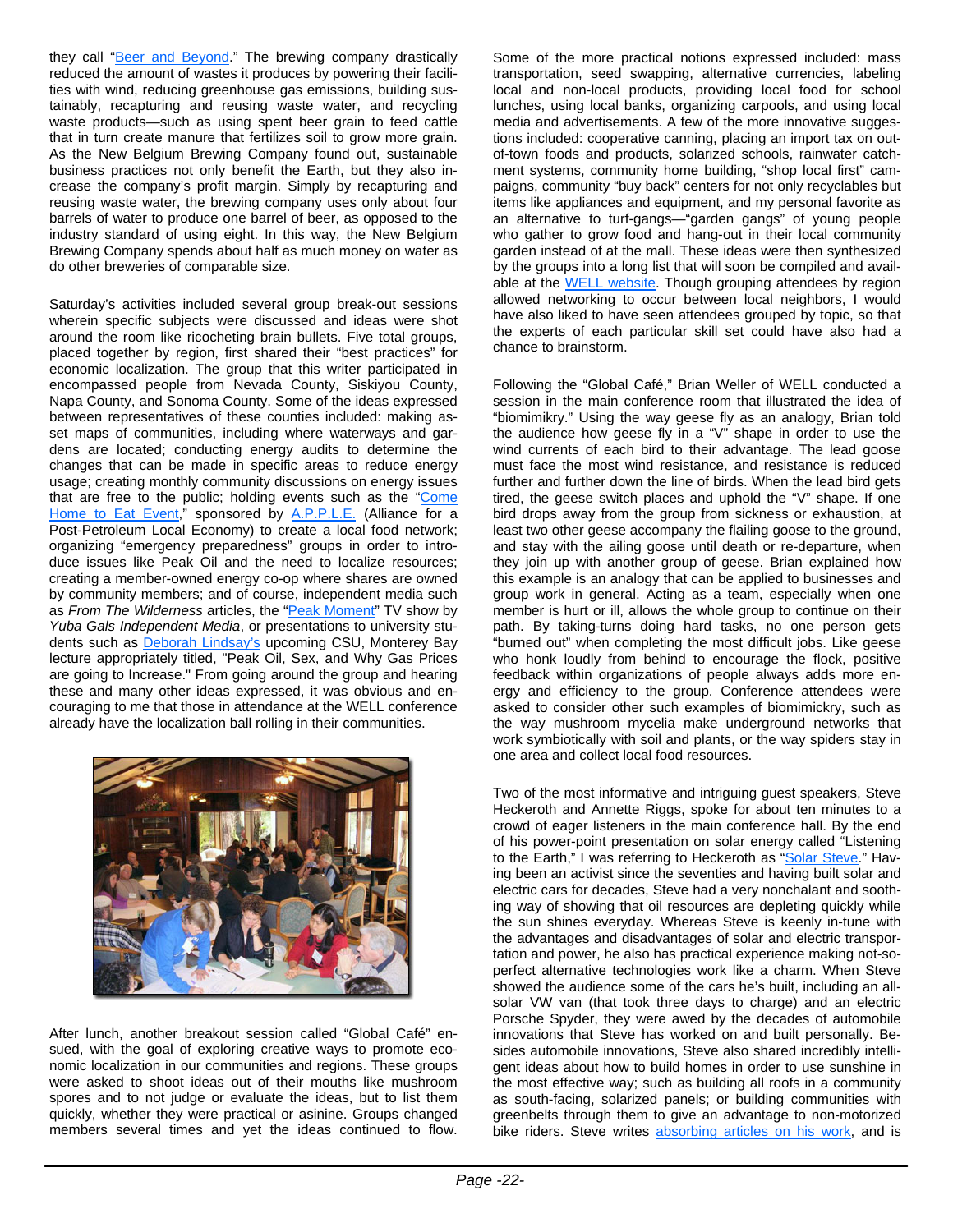hired often by various businesses to help them with their projects and practices.

Annette Riggs of the non-profit organization Current Innovations gave a speedy speech on complementary currencies and how they benefit local economies. Surprised at how much information Annette skillfully shoved into a five-minute period, I was impressed by both her uplifting attitude on localized currencies and the plethora of information she shared with the conference. Having worked extensively in the field of barter and exchange systems between large companies, Annette has first-hand experience with alternative currencies. Complementary currencies can be as simple as frequent flyer miles, or as complex as the 8 billion dollars of IRS-reported business-to business trade exchanges that occur in the US every year. Annette discussed how imperative it is to get local businesses involved *first* in any complementary currency program, so that a diverse directory of business "from A to Z" is accessible to community members who will still have a wide availability of goods and services to choose from. Explaining the ins and outs of complementary currency systems to the questioning audience, Annette fielded audience inquiries with intelligent responses from her highly economically-aware perspective. Considering that most conference discussions on localization ended up in the monetary realm, I would have appreciated the chance to hear much more from Annette on how complementary currencies promote sustainable local practices on a business basis.

Saturday evening was highlighted with a theatrical performance by the Willits Pickup Company called "Worm-Words." A writhing group of worm-clad actors slithered in an ever-changing heap on the conference room stage, explaining their complex relationship with the soil and the farmer. Encouraging audience members to compost, the human-sized earthworms danced and sang "We are the worms, we make food!" as they passed flyers out to the audience. The bar of the Brooktrails Lodge was a popular place for conference attendees to indulge in local beer from the Ukiah Brewing Company or local wine from Frey Vineyards. An uebertalented pianist played song after song for those in the bar who wished to make requests and sing along. At one point, the entire bar sang in chorus the song "Ol' Man River" from the musical *Showboat* as we drank spirits alongside Willits Creek. Those who did not adjourn to bed found heated spas to soak in that were surrounded by redwoods and Mendocino mists.

The main portion of Sunday's final activities included a presentation from the Post-Carbon Institute, given by director Julian Darley and executive director Celine Rich. Founded on the goal of assisting societies through world energy depletion and helping them to localize, the Post-Carbon Institute maps over 85 localization efforts nationwide, and handfuls of international efforts. The newest expansion of their services includes the ability to create an organization's own website using post-carbon's templates. The ability to easily customize a website for any localization effort by going to the Post-Carbon Institute's site has the advantage of creating a one-stop network of hundreds of localization groups. Julian Darley's vivacious presentation of his organization was well received by conference members and had the purpose of answering the question: Where do we go from here and how do we stay in contact with so many groups? Though I would have much rather had the Post-Carbon Institute's presentation take place earlier in the conference schedule (because by Sunday afternoon everyone was tired and ready to leave), their appearance tied the loose strings of the conference together by stating the one place where every conference attendee could find further information, networking, and resources.

The conference's sponsoring organization, WELL, started by Dr. Jason Bradford of Willits, ended the conference with a long talk on innovation given by Brain Weller. Explaining the differences in thinking between innovators and traditionalists, Weller emphasized a key point to those of us in the audience interested in media and the presentation of localization efforts. Noting that it takes all types of people in a community to achieve progress, Weller asked the mostly-innovator audience to "be friends with your local traditionalists," and to craft our messages with the audience of both traditionalists and activists in mind. I don't believe there was a more important concept for localization progress than this key idea. If localization efforts are only heard about or accepted by those already participating in them, then new people and perspectives cannot enter the movement. When speaking to others about localization, let us remember that it takes all kinds of "movers and shakers" to accomplish large-scale goals, and leaving major decision-makers out of the process simply because they have different viewpoints will accomplish nothing. In other words, we cannot preach to the choir if it is the congregation we wish to reach. The congregation of this world is made up of such a mosaic of people that if our efforts are to be fruitful, we must craft our messages with *all* the people in our local area in mind, including those who have never heard of economic localization before or those who want to resist it. Once our messages are crafted to be more inclusive, new people from various corners of our communities will begin to listen and comprehend why localizing resources is essential to the future prosperity of every community.

# **Rapprochement? Rapprochement?**

**Not Only Will the US Not Attack Iran, It Looks Like the Biggest Thaw in US/Iranian Relations Since 1979 is Suddenly and Inexplicably Underway** 

## **48 Hours That Changed the World – Oil Bourse Disappears; US-Iran OK Bi-Lateral Talks**

### **by Michael C. Ruppert**

*March 27, 2006 1330 PST (FTW) -* ASHLAND — **M**arch 20 and 21st, 2006 may prove to be historic days. The Iranian Oil Bourse set to open on March 20th, selling oil in Euros, was quietly "delayed," instantly reducing the number of mounting international threats to dollar viability. The only press story we could find anywhere on the delay made it sound like Iran had never planned to open a bourse in the first place, despite about two-dozen stories from around the world last year describing its pending debut. The next day Iran's Supreme Leader Ayatollah Khamenei agreed to bi-lateral talks with the US over Iraq, opening the way for the first US-Iranian "state-level" talks since the fall of the Shah of Iran. The moves come at a time when it seems the belligerent rhetoric from both sides couldn't be more intense.

What gives?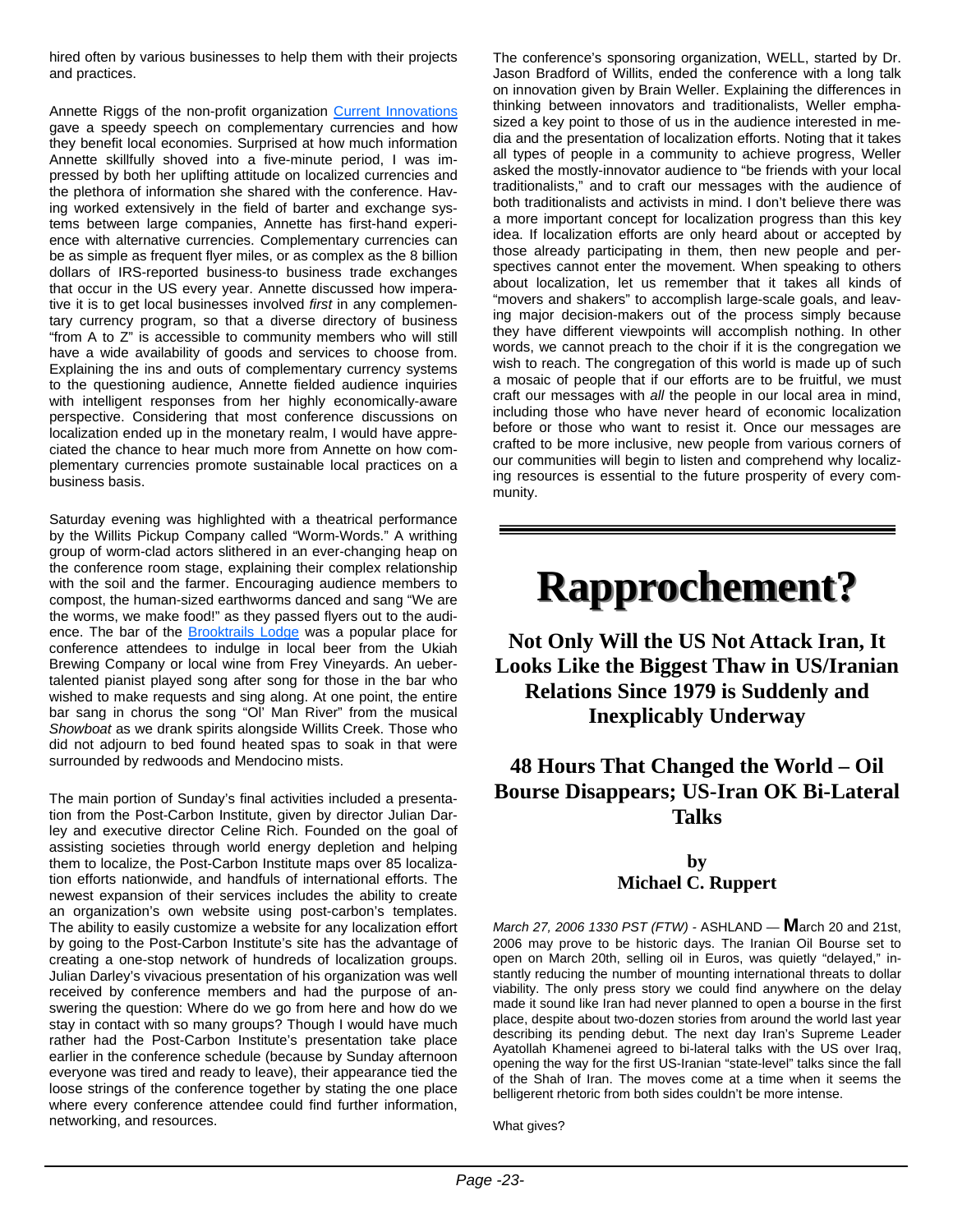It is difficult to offer hard conclusions here, but there are a few significant tea leaves to read and some details of these developments that are worth looking at. In looking for a hypothetical construct that encompasses these enormous sea changes, the only two issues I have found thus far that make sense are the imminent onset of Peak Oil's first serious symptoms and the super-fragility of global financial markets. While these may or may not prove to be correct, analysis using them to construct a working hypothesis does yield good dividends.

First let's look at one other unusual story that appeared just before these two bombshells hit; It has some things in common with them.

On March 16th the Japanese news service Nikkei reported in a very small story that Japan was about to slash its oil imports from Iran in anticipation of US/Iranian hostilities or an "embargo." That story said that Japan would switch (as if that were an easy thing to do) to Saudi Arabia to make up for the 16% of Iranian imports it planned to cut in 2006. Japan gets about 14% of its total (6 million barrel per day) oil supply from Iran. Maybe the Japanese translation suffered a bit but the Nikkei story said that Japan was worried about an oil embargo against Iran.

Huh? Iran sells oil. It can't be embargoed. Nikkei might have meant "boycott" but that's an equally ludicrous notion. On this planet today there will never be an oil boycott against any seller. Any marginal spare capacity is gobbled up instantly in super-tight oil markets and there's no place else for the world to go to replace Iranian oil. Saudi Arabia has **yet to make good** on two-year-old promises to expand production from under 10 to 11 million barrels per day (Mbpd). Iran is producing 4 Mbpd so a conflict or serious interruption of supply from Iran is unthinkable. Saudi Arabia—almost universally held as the only producer even claiming to have spare capacity—could never make up *that* difference.

Every major producing nation except Saudi Arabia has already entered decline in terms of conventional oil production.

According to the Oil & Gas Journal, Saudi Arabia averaged around 9.4 Mbpd of production throughout 2005. Rough calculations show that Japan's proposed 2006 substitution of 16% of the oil it gets from Iran would equal only around 150,000 barrels per day. That would represent less than two per cent of Saudi Arabia's current daily output. Surely Saudi Arabia could do that much for Japan. Or could it? But then the question becomes which nations would voluntarily give up 150,000 bpd?

If pressed, of course, those nations would go to Iran to get what they didn't get from Saudi Arabia. That's a no-brainer. Otherwise the world would see large price spikes because there's no elasticity in the global supply stream. In 2005 we saw price spikes of three-to-five dollars a barrel a day when a single refinery in the US shut down for just a few days—and that was before Katrina and Rita.

In the escalating game of chicken with Iran, the Japanese announcement might have signaled to other nations that price spikes were coming even without open conflict. Iran's loss of one customer wouldn't even cause it to blink. There are plenty more out there waiting in line, most notably China and India.

While there may not be a connection between the Japanese announcement on the 15th and the sudden lessening of tensions on the 21st, all three events share one thing in common. What should have been headline stories, widely circulated, were all released in (as far as America and Iran are concerned) backwater outlets and they received no play anywhere else. They all involved the US and Iran. The timing of these events and the way they were announced dictates that we leave them on the table pending further investigation.

#### **THE DISAPPEARING BOURSE AND A NOTE TO WILLIAM ENGDAHL**

The story about Iran's International Oil Exchange (IOX), better known as the bourse, needs to be repeated here in totality. It was released by the Russian news agency, Novosti.

http://en.rian.ru/world/20060320/44575239.html

#### *World*

*Iran denies reports it will open euro oil exchange 19:15 | 20/ 03/ 2006*

*TEHRAN, March 20 (RIA Novosti) - Iran denied Monday media reports that it was to open a euro-based oil exchange.*

*"We have no information on opening an oil exchange in the free economic zone on Kish Island [southern Iran]," a spokesman for the Iranian Oil Ministry told RIA Novosti.*

*He said the ministry would have had been informed if the exchange had opened.*

*The spokesman said the exact date of the oil exchange opening on Kish Island was still unknown.*

*Some media reported Monday that oil would be traded exclusively in the European currency at the Iranian exchange.*

*Experts said the transition to euro from dollar in payments for oil could cause a default of the U.S. currency. All oil deals are currently made in dollars, allowing Washington to maintain permanent demand for the national currency.*

Then the next day comes the following story. The source was the Chinese news service Xinhua.

*March 21, 2006* 

*Qatar to establish Middle East's first international energy bourse*

*Qatar will establish an international energy bourse, first of its kind in the Middle East region, the Qatar News Agency reported Tuesday.*

*Gulf Energy, a global consortium of energy consultants and investors, signed Tuesday with the Qatar Financial Center Regulatory Authority (QFCRA) a memorandum of understanding on the establishment of the bourse, said the report.*

*The bourse is expected to be established as part of the Energy City project in Qatar, which is the first project to be carried out by the Gulf Energy.*

*According to the signed document, the QFCRA will be responsible for preparing the necessary procedures for organizational activities of the bourse, which will be specialized in the energy industry trade.*

*Qatari Minister of Economy and Commerce Sheikh Mohammed bin Ahmad bin Jassem Al-Thani was quoted as saying that the bourse is considered an important step with the country's plan to become one of the largest liquefied gas exporter by 2010.*

*Qatar also seeks to be a leading producer and exporter of oil products in order to meet the demands of the energy products and provide financial services*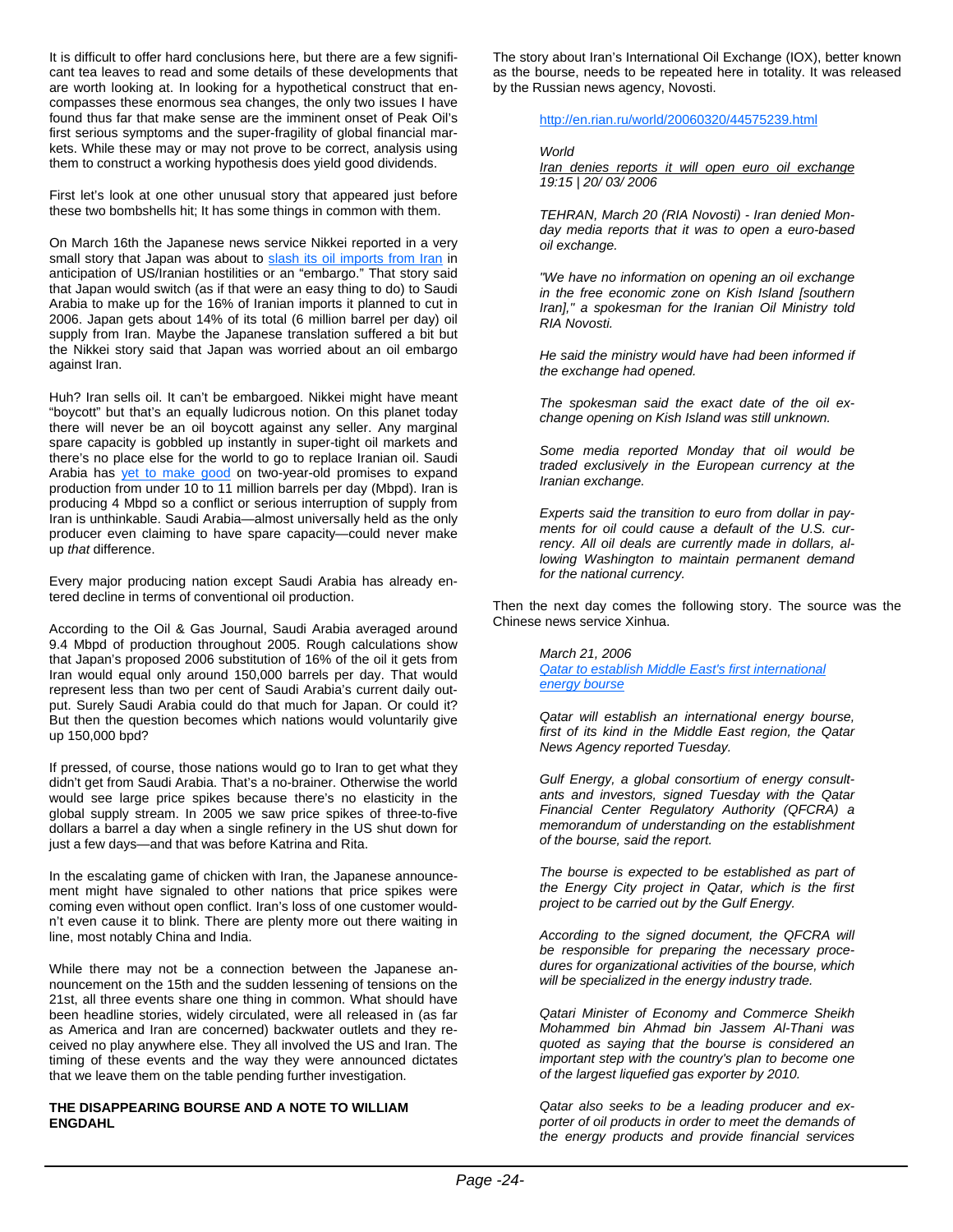*that would go in line with the high international standards, the minister added.*

*Gulf Energy said the project would "raise the global stakes of Middle East's energy sector, reshape the dynamics of its oil and gas business and expand its role in the management of resources."*

#### *Source: Xinhua*

What's key to note is that the first story was released by a Russian wire and the second by a Chinese wire. We can assume then that whatever is going on, Russia and China are part of the deal. Although the story about Qatar didn't say it—Qatar is home to the US Central Command headquarters—there's little doubt that the Qatari bourse would/will be denominated in dollars.

Recently, journalist and author William Engdahl has written several pieces arguing that Iran's oil bourse was neither a threat to the dollar or a casus belli between the two countries. In making his arguments, he asserted that many folks like me who deemed the bourse a threat believed that by itself the IOX would suddenly collapse the dollar by triggering a massive run which would commence almost with the bourse's opening bell. That is not correct and his arguments miss the point I was trying to make.

But first let me thank Mr. Engdahl for correctly pointing out that a *massive* global shift to Euro-based oil pricing was impossible (for the time being) because European bond markets were nowhere near large enough to support a widespread global shift in reserve currency holdings. That's an important factor to watch but it does not, in my opinion, perfectly reflect the threat posed by the IOX. What if only a small shift in the global currency regime is enough to upset the global monetary applecart?

Rather than looking at the IOX as an anvil suddenly landing on the dollar's back, it should be looked at as a last straw. It is my assessment that Iran's oil bourse needed only a little activity to trigger a massive global shift away from dollars without widespread European bond support to sound the death knell for dollar hegemony.

A little crack in the dam is sometimes all that is needed to guarantee (or even cause) the dam's ultimate failure.

The key here is liquidity and the service of hundreds of trillions of dollars of derivatives held by major US banks like JP Morgan Chase and Citigroup. More moves—even in the smallest increments—away from the dollar might well trigger an immediate liquidity crisis that would start in the US and then collapse the entire global economy in short order. Derivatives are already under massive pressure and only a fresh supply of (stable) dollars can keep them from imploding.

That's one of the big motivators, I think, behind the Fed's decision to stop publishing M3 money-supply data this month.

It is clear to *FTW* that the US markets (especially the Dow and NASDAQ) are in a final pump-and-dump phase before a massive selloff and crash. We have republished recent stories suggesting that the **Plunge Protection Team** (PPT) is putting on its track shoes in preparation for another intervention a la 1987 and 2002. Of course, we are less than optimistic that the PPT's actions will prevent a major collapse for one reason above all else: Peak Oil. Declining energy dictates declining economies.

So, with regard to both oil and the dollar, we discern that it's not big shocks we need to be concerned about, but little ones. Those little shocks might be all that are required to bring the entire global system down.

Now let's look at Iran's "volte facé."

#### **TALKING TO THE GREAT SATAN**

Not since the overthrow of the Shah of Iran in 1979 has Iran agreed to talk at a state level with the United States. The US has taken a corresponding position since then as well. At a time when mediapumped, hostile rhetoric has reached new levels, and when conservative think tanks are frantically shoveling propaganda about how the US might attack Iran over its alleged nuclear-weapons research, a March 21st announcement by Iran's Supreme Leader (with full authority over foreign affairs) the Ayatollah Khamenei has agreed to bilateral talks with the US over Iraq.

That development is a serious inconsistency (embarrassment) for all those screaming that an attack on Iran is imminent. It is also an embarrassment for the hard-line Ahmadinejad regime in Tehran.

CNN reported (original story by the AP) on March 21st:

*TEHRAN, Iran (AP) -- Supreme leader Ayatollah Ali Khamenei said Tuesday that he approves of proposed talks between U.S. and Iranian officials on Iraq, but warned that the United States must not try to "bully" Iran.*

*It was the first confirmation that Khamenei, who holds final say on all state matters in Iran, is in favor of the talks. His comments appeared aimed at calming criticism by hard-liners over a major shift in policy by the regime, which long shunned high-level contacts with a country Tehran brands "the Great Satan."*

*Khamenei spoke hours after U.S. President George W. Bush said he favors the talks. Bush said American officials would show Iran "what's right or wrong in their activities inside of Iraq."*

*Khamenei said that "if the Iranian officials can make the U.S. understand some issues about Iraq, there is no problem with the negotiations."*

*"But if the talks mean opening a venue for bullying and imposition by the deceitful party [the Americans], then it will be forbidden," he said in a nationally televised speech in the holy Shiite city of Mashhad in northeastern Iran.*

*Both the United States and Iran have said the talks will focus solely on stabilizing Iraq and not deal with the heated issue of Iran's nuclear program. No time or place has yet been set for talks, though the U.S. ambassador to Iraq, Zalmay Khalilzad, who is to head the U.S. side, has proposed holding them in Baghdad.*

*Last week, a top Iranian official -- Ali Larijani, the secretary of the Supreme National Security Council - announced that Tehran was willing to enter talks with the United States…*

On March 23, *The Indian Express,* in examining these developments observed that they were "sending a somewhat mixed message to the international community." No kidding!

Mixed messages can be like lit matches to gasoline in places like Iran. With its population whipped to a frenzy as the result of the months-long escalation of tensions (largely framed along religious lines), Khamenei had to know that such a sea change would risk criticism at home. The Iranian press has shown a clear slant towards spinning public reaction in the desired direction.

Khamenei addressed these potential land mines immediately. In a